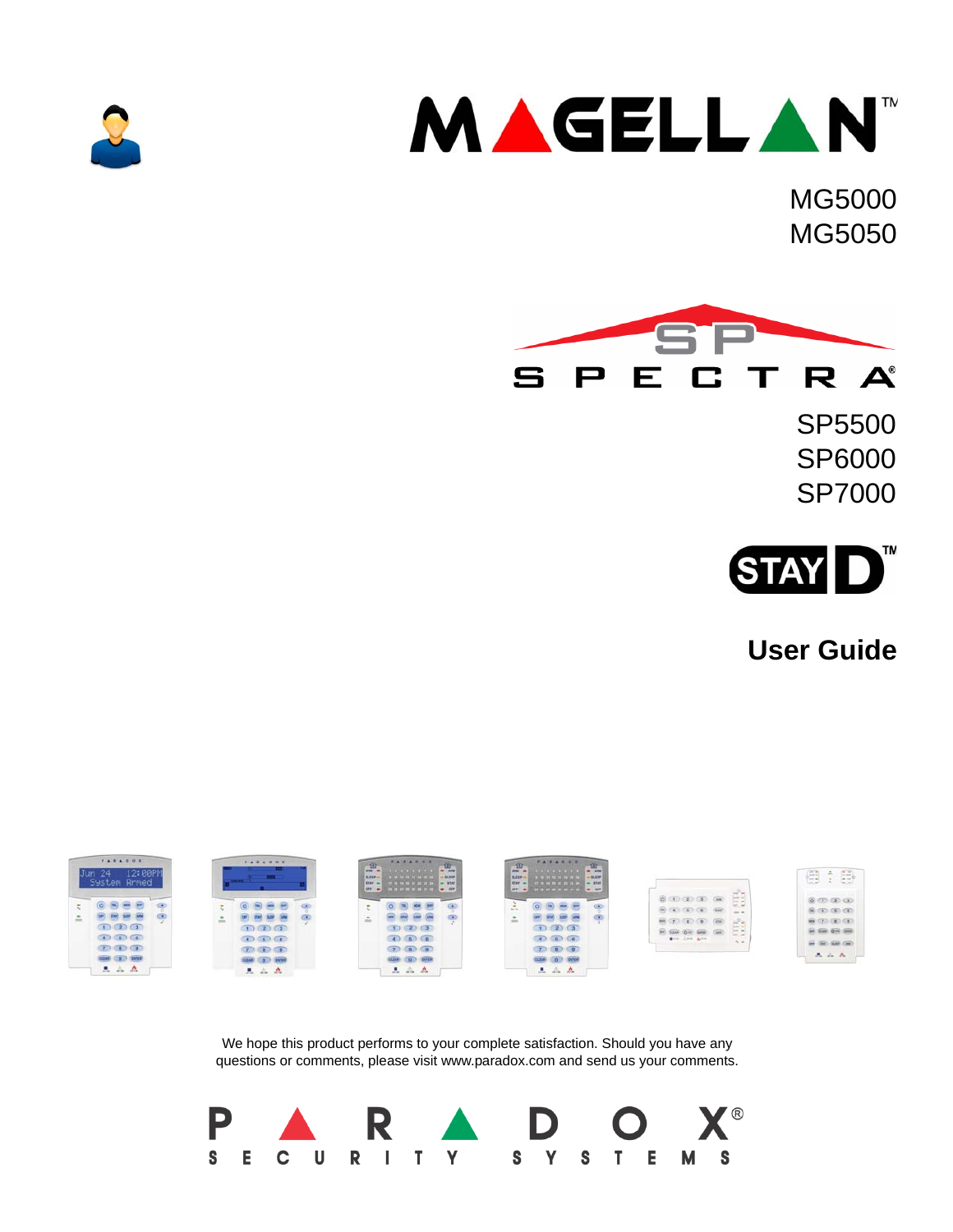### **User Settings**

For security reasons, write only the user's name and not his or her access code.  $\,$  4-Digit Codes  $\Box$   $\,$  6-Digit Codes  $\Box$ 

| <b>User # and Name</b> | <b>Partition</b><br>1 or 2 | <b>Byp</b> | <b>Stay</b> | <b>Force</b> | <b>Arm</b><br>Only | <b>PGM</b><br>Only | <b>Duress</b>         |
|------------------------|----------------------------|------------|-------------|--------------|--------------------|--------------------|-----------------------|
|                        |                            | $\Box$     | $\Box$      | $\Box$       | $\Box$             | $\Box$             | Duress: $Y \square N$ |
|                        |                            | ⊔          | $\Box$      | $\Box$       | $\Box$             | П                  | Duress: $Y \square N$ |
|                        |                            | ⊔          | $\Box$      | $\Box$       | $\Box$             | П                  | Duress: $Y \square N$ |
|                        |                            | $\Box$     | П           | $\Box$       | П                  | П.                 | Duress: $Y \square N$ |
|                        |                            | $\Box$     | $\Box$      | $\Box$       | П                  | П                  | Duress: $Y \square N$ |
|                        |                            | $\Box$     | $\Box$      | $\Box$       | П                  | П                  | Duress: $Y \square N$ |
|                        |                            | $\Box$     | $\Box$      | $\Box$       | $\Box$             | П                  | Duress: $Y \square N$ |
|                        |                            | $\Box$     | $\Box$      | $\Box$       | П                  | П                  | Duress: $Y \square N$ |
|                        |                            | $\Box$     | $\Box$      | $\Box$       | П                  | П                  | Duress: $Y \square N$ |
|                        |                            | $\Box$     | П           | $\Box$       | $\Box$             | П                  | Duress: $Y \square N$ |
|                        |                            | $\Box$     | $\Box$      | $\Box$       | П                  | П                  | Duress: $Y \square N$ |
|                        |                            | $\Box$     | $\Box$      | $\Box$       | П                  | П                  | Duress: $Y \square N$ |
|                        |                            | $\Box$     | П           | $\Box$       | $\Box$             | П                  | Duress: $Y \square N$ |
|                        |                            | $\Box$     | $\perp$     | $\Box$       | П                  | П                  | Duress: $Y \square N$ |
|                        |                            | $\Box$     | П           | $\Box$       | П                  | П                  | Duress: $Y \square N$ |
|                        |                            | $\Box$     | П           | $\Box$       | $\Box$             | П                  | Duress: $Y \square N$ |
|                        |                            | $\Box$     | П           | $\Box$       | П                  | П                  | Duress: $Y \square N$ |
|                        |                            | $\Box$     | $\Box$      | $\Box$       | П                  | П                  | Duress: $Y \square N$ |
|                        |                            | $\Box$     | $\Box$      | $\Box$       | $\Box$             | П                  | Duress: $Y \square N$ |
|                        |                            | $\Box$     | $\Box$      | $\Box$       | $\Box$             | П                  | Duress: $Y \square N$ |
|                        |                            | $\Box$     | $\Box$      | $\Box$       | П                  | П                  | Duress: $Y \square N$ |
|                        |                            | $\Box$     | $\Box$      | $\Box$       | $\Box$             | П                  | Duress: $Y \square N$ |
|                        |                            | П          | П           | $\Box$       | П                  | П                  | Duress: $Y \square N$ |
|                        |                            | $\Box$     | $\Box$      | $\Box$       | $\Box$             | $\Box$             | Duress: $Y \square N$ |
|                        |                            | $\Box$     | $\Box$      | $\Box$       | $\Box$             | П                  | Duress: $Y \square N$ |
|                        |                            | $\Box$     | $\Box$      | $\Box$       | $\Box$             | П.                 | Duress: $Y \square N$ |
|                        |                            | $\Box$     | $\Box$      | $\Box$       | $\Box$             | П.                 | Duress: $Y \square N$ |
|                        |                            | $\Box$     | $\Box$      | $\Box$       | $\Box$             | П.                 | Duress: $Y \square N$ |
|                        |                            | $\Box$     | П           | $\Box$       | П.                 | П                  | Duress: $Y \square N$ |
|                        |                            | $\Box$     | П           | $\Box$       | $\Box$             | П                  | Duress: $Y \square N$ |
|                        |                            | $\Box$     | $\Box$      | $\Box$       | $\Box$             | П                  | Duress: $Y \square N$ |
|                        |                            | $\Box$     | $\Box$      | $\Box$       | $\Box$             | $\Box$             | Duress: $Y \square N$ |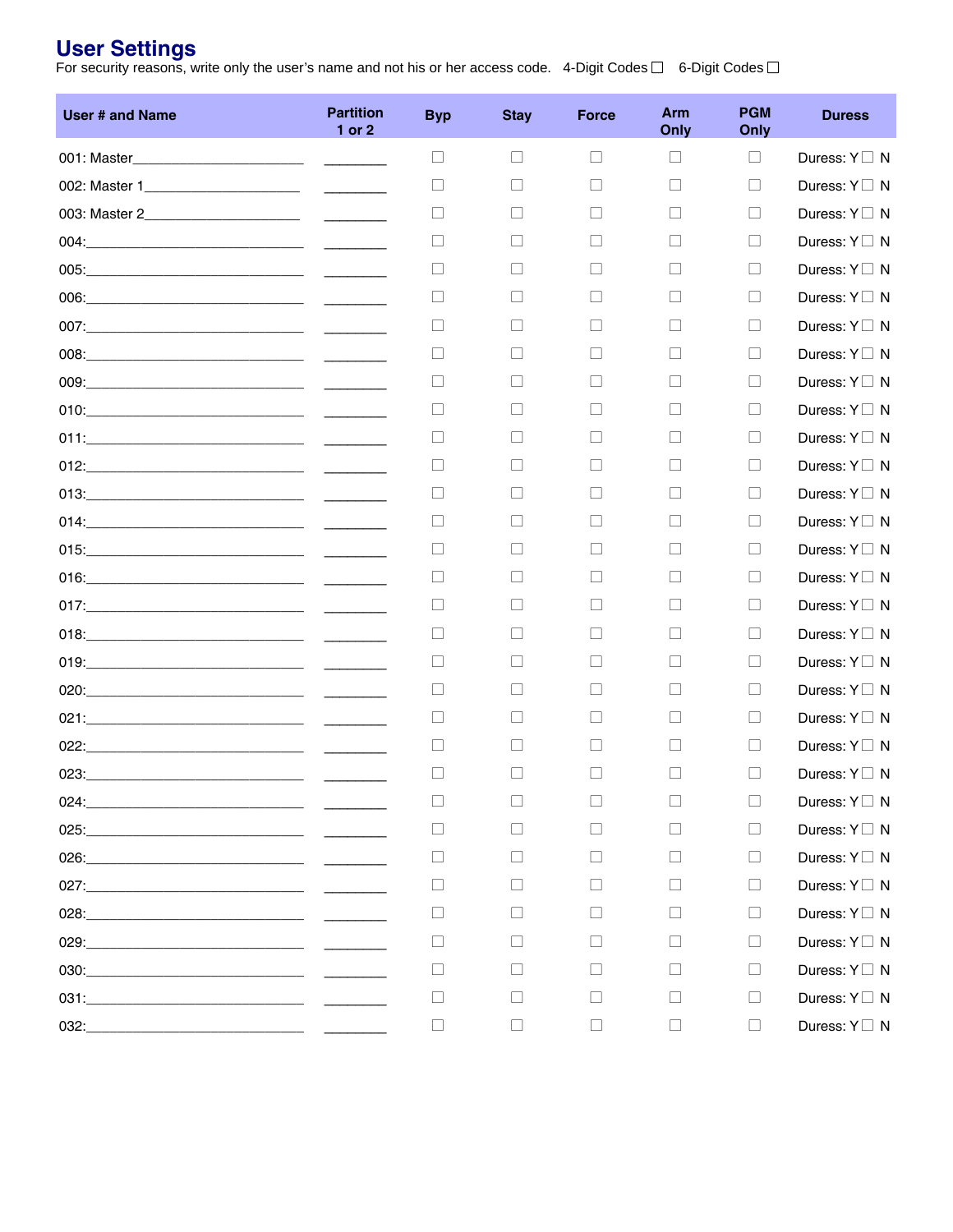# **Master Quick Menus**

User

| <b>Step</b>           | Action                                                                                      | <b>Details</b>                                                                                                                              |
|-----------------------|---------------------------------------------------------------------------------------------|---------------------------------------------------------------------------------------------------------------------------------------------|
|                       | $\left[\begin{smallmatrix}\begin{smallmatrix}\cdot\end{smallmatrix}\right]$ + [MASTER CODE] | The $[\bigcup]$ key will flash. LED/key on = programmed user.<br>[PARTITION MASTER CODE] may also be used.                                  |
| $\mathbf{2}^{\prime}$ | <b>[USER NUMBER]</b>                                                                        | $MG10LEDV/H = 1$ digit: 1 to 0(10)<br>MG32I / MG32LRF/ MG32LED / MG32LCD = 2 digits: 01 to 32                                               |
| 3                     | [CODE]                                                                                      | Enter 4- or 6-digit code.                                                                                                                   |
| 4                     | [CONFIRM CODE]                                                                              | Re-enter 4- or 6-digit code.                                                                                                                |
| 5                     | [LEARN REMOTE] / [ENTER]                                                                    | Press a button on the designated remote or [ENTER] to skip. Goes to the next available<br>user, or if partitioned, go to step 6.            |
| 6                     | $[1]$ and/or $[2]$ + $[ENTER]$                                                              | Assign the user to one or both partitions and press [ENTER]. By default, users are<br>assigned to partition 1. Goes to next available user. |

### Delays

| <b>Step</b> | Action                                                                                                                   | <b>Details</b>                                                            |
|-------------|--------------------------------------------------------------------------------------------------------------------------|---------------------------------------------------------------------------|
|             | $\left[\begin{array}{c} 1 \end{array}\right]$ + [MASTER CODE]                                                            | The $[\bigcup]$ key will flash. [PARTITION MASTER CODE] may also be used. |
|             | [TBL]                                                                                                                    |                                                                           |
| -3          | $[1]$ = Entry Delay 1 (sec.)<br>$[2]$ = Entry Delay 2 (sec.)<br>$[3]$ = Exit Delay (sec.)<br>$[4]$ = Bell Cut-Off (min.) |                                                                           |
|             | $[000]$ to $[255]$                                                                                                       | Enter a value between 000 and 255 (000 = default value).                  |

### Time and Date

| <b>Step</b> | Action                                                                               | <b>Details</b>                                                            |
|-------------|--------------------------------------------------------------------------------------|---------------------------------------------------------------------------|
|             | $\begin{bmatrix} \begin{pmatrix} 1 \\ 2 \end{pmatrix} \end{bmatrix}$ + [MASTER CODE] | The $[\bigcup]$ key will flash. [PARTITION MASTER CODE] may also be used. |
|             | [TBL]                                                                                |                                                                           |
| 3           | [5]                                                                                  |                                                                           |
|             | [нн:мм]                                                                              | Enter time. If $HH = 13$ or more, skip to step 6.                         |
| -5          | [TIME FORMAT]                                                                        | Enter time format $([1] = 24$ hr; $[2] = AM$ ; $[3] = PM$ ).              |
| 6           | [YYYY/MM/DD]                                                                         | Enter date.                                                               |

### Communicate with WinLoad

| <b>Step</b>    | Action                                                      | <b>Details</b>                                                                               |  |  |
|----------------|-------------------------------------------------------------|----------------------------------------------------------------------------------------------|--|--|
|                | $[(')] + [MASTER CODE]$                                     | The $\lbrack \cdot \rbrack$ key will flash. <b>[PARTITION MASTER CODE]</b> may also be used. |  |  |
|                | [мем]                                                       |                                                                                              |  |  |
| $\overline{3}$ | $[1]$ = Start communication<br>$[2]$ = Cancel communication |                                                                                              |  |  |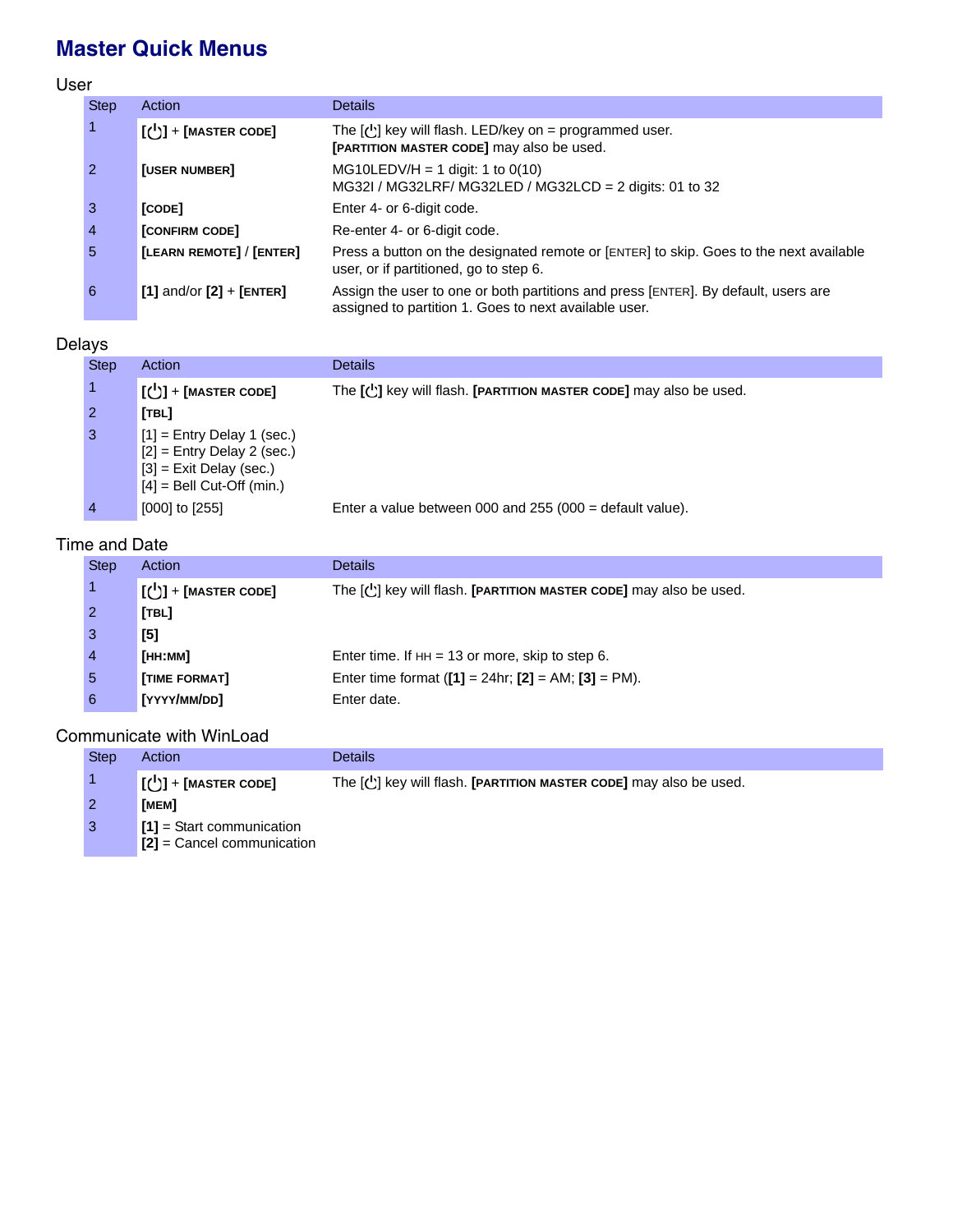#### **Communicator**

| <b>Step</b> | Action                                                                                                                                                           | <b>Details</b>                                                                                                               |
|-------------|------------------------------------------------------------------------------------------------------------------------------------------------------------------|------------------------------------------------------------------------------------------------------------------------------|
|             | $\left[\begin{smallmatrix}\begin{smallmatrix}\cdot\end{smallmatrix}\right]$ + [MASTER CODE]                                                                      | The $[\bigcup]$ key will flash. [PARTITION MASTER CODE] may also be used.                                                    |
| 2           | [мем]                                                                                                                                                            |                                                                                                                              |
| 3           | $[3]$ = Personal Phone #1<br>$[4]$ = Personal Phone #2<br>$[5]$ = Personal Phone #3<br>$[6]$ = Personal Phone #4<br>$[7]$ = Personal Phone #5<br>$[8]$ = Pager # |                                                                                                                              |
| 4           | [PHONE $#$ ] + [ENTER]                                                                                                                                           | Enter phone # (up to 32 digits) and press [ENTER]. Goes to next phone #, or go to step 5 if<br>$[8]$ = Pager # was selected. |
| 5           | $[MESSAGE] + [ENTER]$                                                                                                                                            | Step 5 for Pager # only. Enter pager message and press [ENTER].                                                              |

### Test Report

| <b>Step</b> | Action                                                                                                       | Details                                                                   |
|-------------|--------------------------------------------------------------------------------------------------------------|---------------------------------------------------------------------------|
|             | $\left[\begin{smallmatrix}\begin{smallmatrix}\cdot\end{smallmatrix}\end{smallmatrix}\right]$ + [MASTER CODE] | The $[\bigcup]$ key will flash. [PARTITION MASTER CODE] may also be used. |
|             | [MEM]                                                                                                        |                                                                           |
|             | [9]                                                                                                          | Send a test report to the monitoring station.                             |

### Auto Arm

| <b>Step</b> | Action                                                                               | <b>Details</b>                                                            |
|-------------|--------------------------------------------------------------------------------------|---------------------------------------------------------------------------|
|             | $\begin{bmatrix} \begin{pmatrix} 1 \\ 2 \end{pmatrix} \end{bmatrix}$ + [MASTER CODE] | The $[\bigcup]$ key will flash. [PARTITION MASTER CODE] may also be used. |
| 2           | [BYP]                                                                                |                                                                           |
| 3           | $[1]$ = Auto arm (partition 1)<br>$[2]$ = Auto arm (partition 2)                     |                                                                           |
| 4           | [нн:мм]                                                                              | Enter time (24Hr clock).                                                  |
| 5           | $[1]$ = Regular arm<br>$[2]$ = Sleep arm<br>$[3]$ = Stay arm                         |                                                                           |

### Erase Lost Remote Controls

| <b>Step</b>    | Action                      | <b>Details</b>                                                                  |
|----------------|-----------------------------|---------------------------------------------------------------------------------|
|                | $[\bigcup]$ + [MASTER CODE] | The $[\bigcup]$ key will flash. [PARTITION MASTER CODE] may also be used.       |
| $\overline{2}$ | [BYP]                       |                                                                                 |
| -3             | $[3]$                       |                                                                                 |
| $\overline{4}$ | [ALL REMOTES] + [ENTER]     | Press a button on all remotes. Press [ENTER].                                   |
| -5             |                             | Press and hold [SLEEP] (3sec) Press and hold [SLEEP] to erase all lost remotes. |

### System Options

| <b>Step</b> | Action                                                       | <b>Details</b>                                                                                                                                                                    |
|-------------|--------------------------------------------------------------|-----------------------------------------------------------------------------------------------------------------------------------------------------------------------------------|
|             | $\lfloor$ ( $\bigcup$ ) + [MASTER CODE]                      | The $[\bigcup]$ key will flash. [PARTITION MASTER CODE] may also be used.                                                                                                         |
|             | [BYP]                                                        |                                                                                                                                                                                   |
|             | $[4]$ = Regular arm<br>$[5]$ = Sleep arm<br>$[6]$ = Stay arm | Toggle to have the siren squawk on arm/disarm with keypad.<br>Toggle to have the siren squawk on arm/disarm with remote.<br>Toggle to have no exit delay when arming with remote. |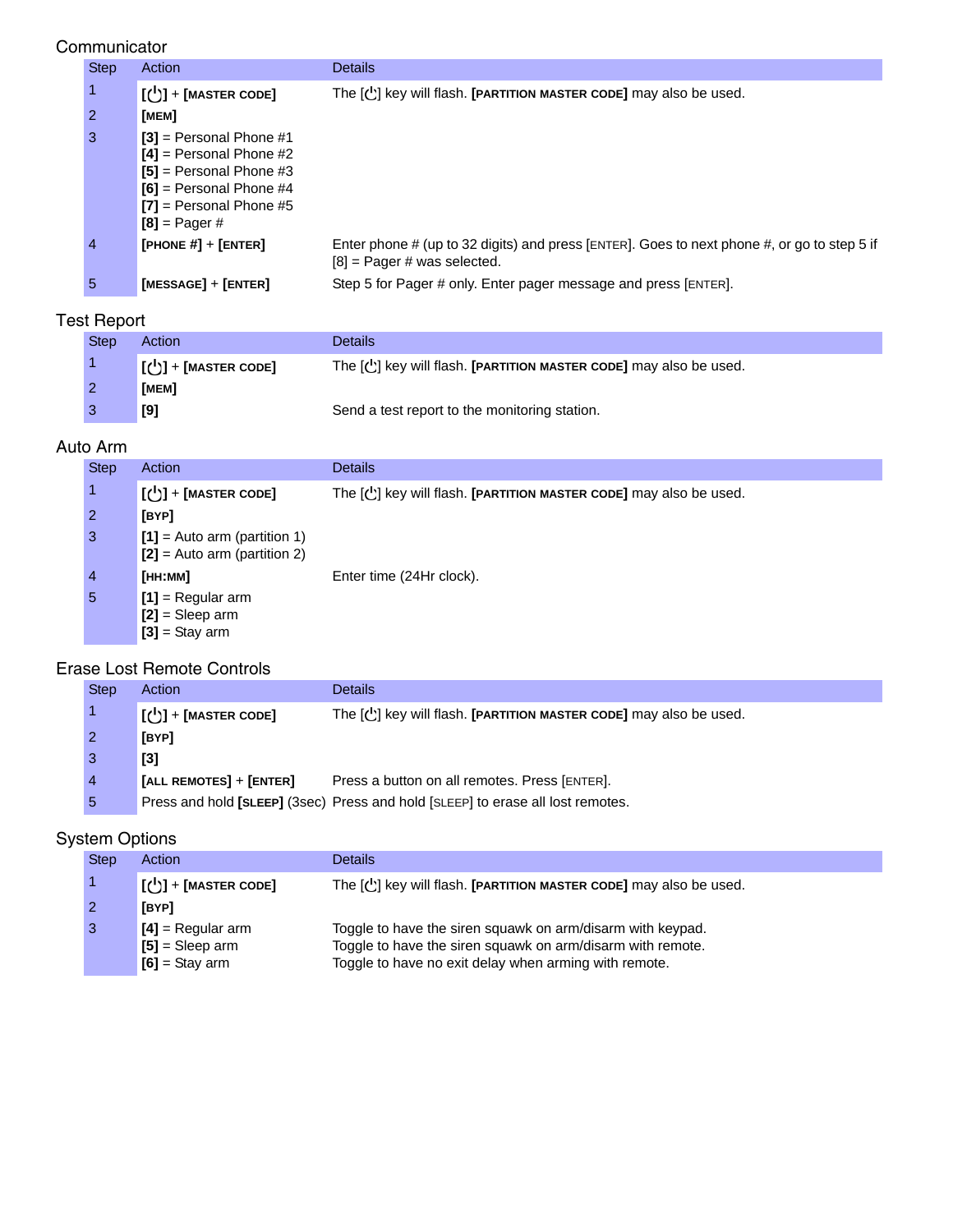# **Table of Contents**

| Disarming & Deactivating an Alarm  11 |
|---------------------------------------|
|                                       |
|                                       |

| Display Mode (MG32LRF only)       | 12 |
|-----------------------------------|----|
|                                   | 12 |
|                                   | 12 |
|                                   | 12 |
| Programming Chime Zones           | 13 |
|                                   | 13 |
|                                   | 13 |
| PGM Keys (Programmable Outputs)   | 14 |
| Power Save Mode (MG32LRF only)    | 14 |
|                                   |    |
|                                   |    |
|                                   |    |
|                                   | 15 |
| 2-Way Remote Indicators (MG-REM2) | 15 |
|                                   | 16 |
|                                   |    |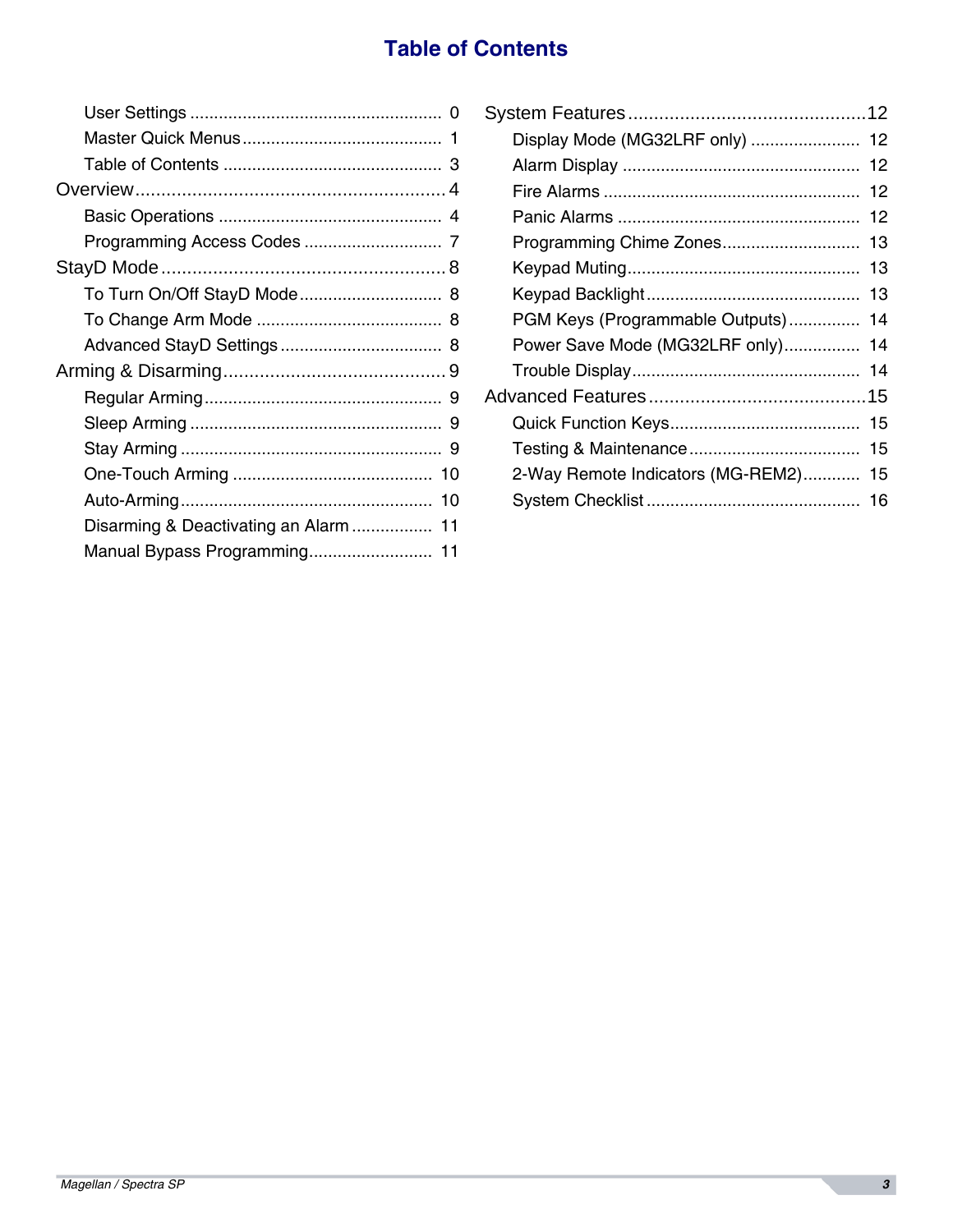# Overview 1999 and 1999 and 1999 and 1999 and 1999 and 1999 and 1999 and 1999 and 1999 and 1999 and 1999 and 19

Thank you for selecting a security system from Paradox Security Systems Ltd. This advanced technology security system provides you with reliable security protection and powerful features that anyone can use without memorizing complex and confusing codes. The system consists of the control panel, one or more keypad modules, various input devices (e.g. motion detectors, door contacts, etc.) and various output devices (e.g. bells, sirens, lights, etc.).

The elegant and user-friendly MG32LCD, MG32I, MG32LRF, MG32LED and MG10LEDV/H keypad modules allow you to easily access your security system's functions and provide you with an easy-to-understand display of your security system's alarm and operational status. All of the actions performed in your security system will be executed and displayed through the keypad. Therefore, before using your security system, we highly recommend that you read this manual carefully and have your installer explain basic system operation to you.

## **Basic Operations**

#### Auditory Feedback

When you enter information on the keypad, it will guide you with beep tones that communicate acceptance or rejection of your entries. You should be familiar with these two keypad beep tones:

Confirmation Beep**:** When an operation (e.g. arming/disarming) is successfully entered on the keypad or when the system switches to a new status/mode, the keypad produces an intermittent beep tone ("BEEP-BEEP-BEEP-BEEP").

Rejection Beep**:** When the system reverts to its previous status or when an operation is incorrectly entered on the keypad, it will emit a continuous beep tone ("BEEEEEEEEP").

#### Visual Feedback

Keypad Indicator Lights: All keypads include coloured lights which convey the current status of your system. The state of each light represents a specific condition in your system.

*NOTE: Many of the features in your system must be enabled by the installer. If the feature is not programmed, the keypad will emit a rejection beep and the action will be cancelled. Refer to the [System Checklist](#page-17-0)* on page 16 *for details.*

#### Overview of the Keypads

The numbers and keys of the keypad's screen communicate your system's status.



#### Figure 1: MG10LEDV — 10-zone LED Keypad Module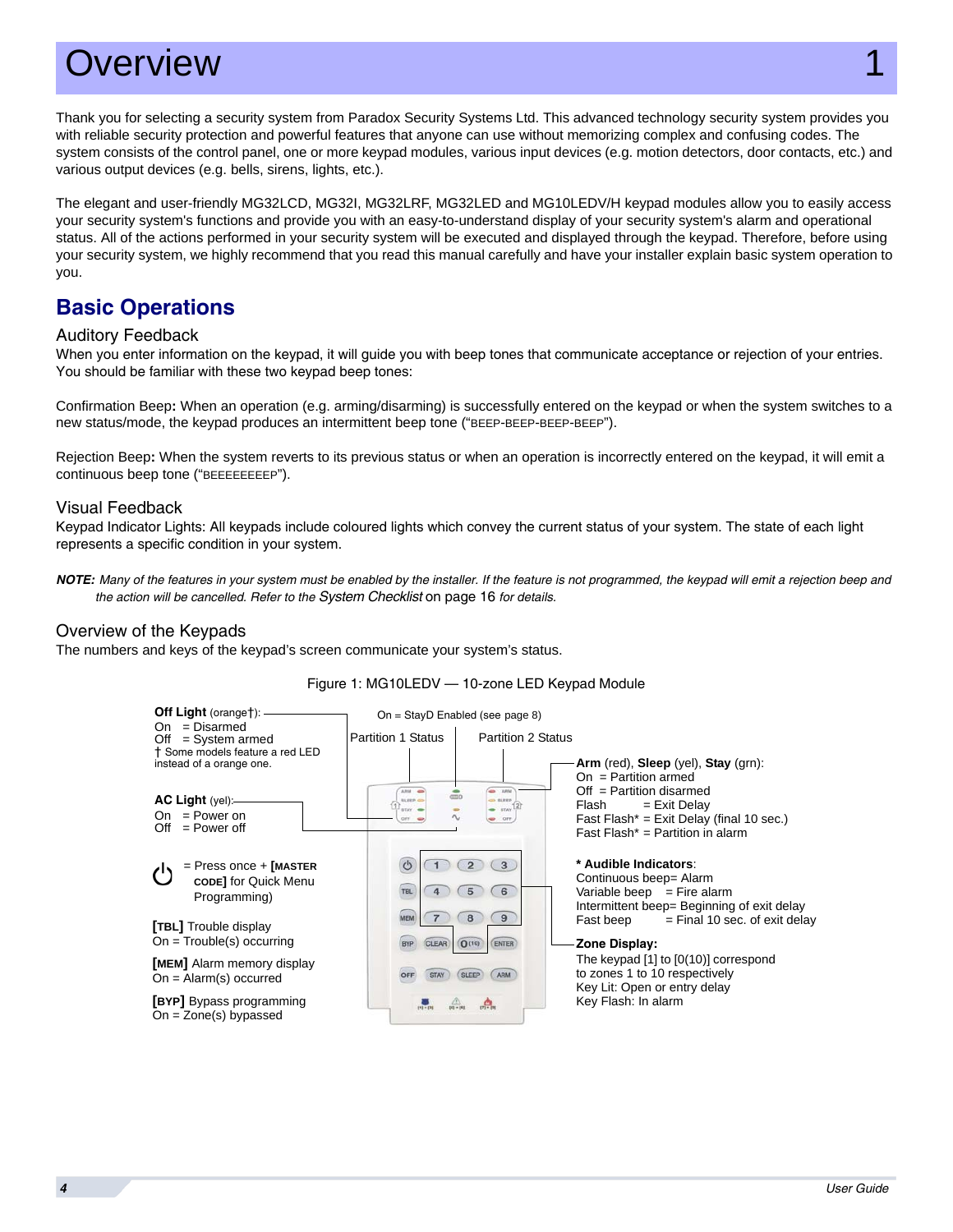

Figure 2: MG32LED —32-zone Hardwired LED Keypad

Figure 3: MG32LRF — 32-zone Wireless LED Keypad

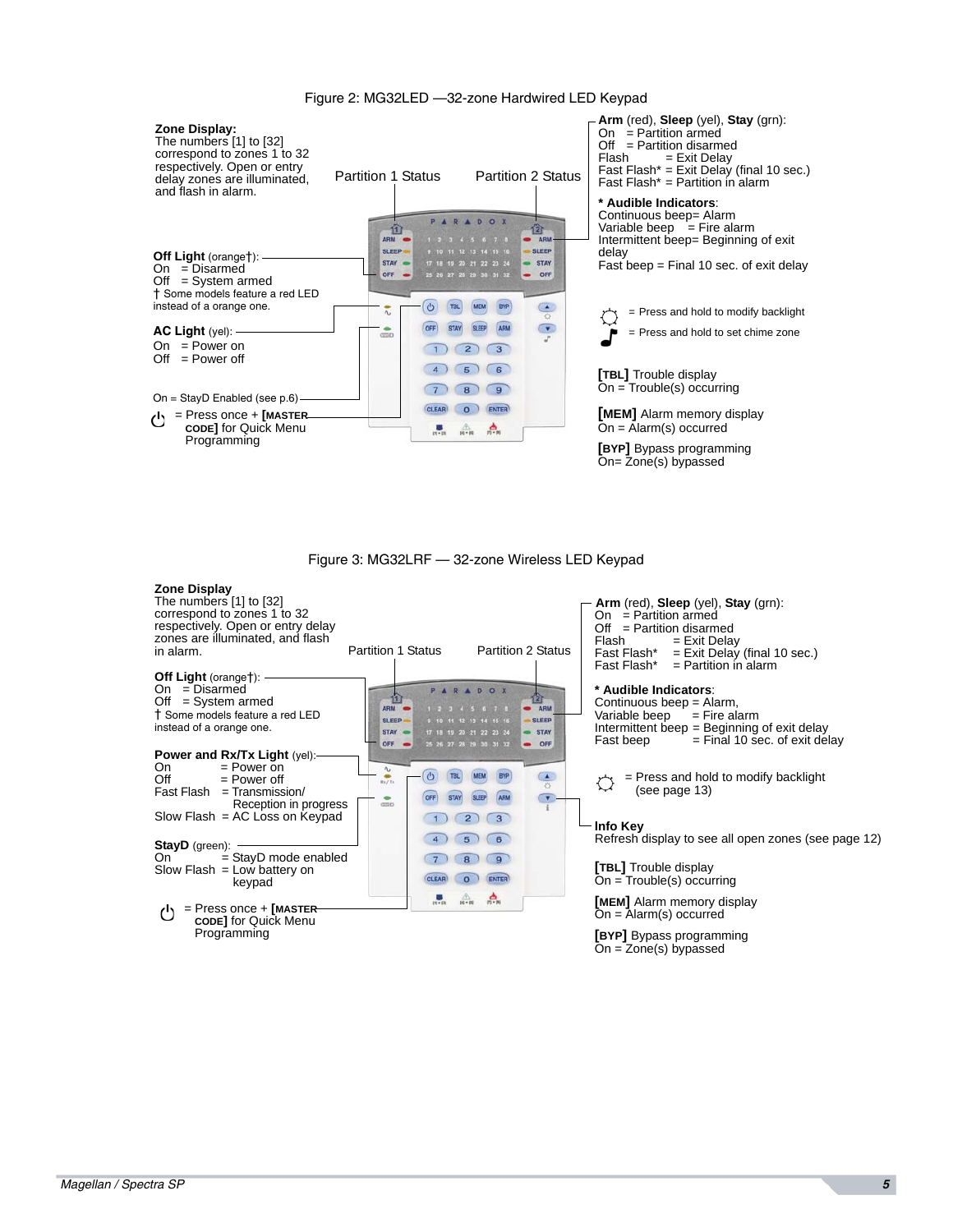

| <b>Display</b>        | <b>Description</b>                                                                                        | Display              | <b>Description</b>                                                 |
|-----------------------|-----------------------------------------------------------------------------------------------------------|----------------------|--------------------------------------------------------------------|
| StayD                 | $On = StayD mode enabled$                                                                                 | <b>STAY</b>          | On = System is Stay armed                                          |
| <b>TROUBLE</b>        | Trouble flashes and number(s) corresponding to the<br>trouble(s) illuminate (see Trouble List on page 14) | <b>SLEEP</b>         | $On = System$ is Sleep armed                                       |
|                       |                                                                                                           | <b>ARM</b>           | $On = Partition$ is armed                                          |
| <b>EXIT DELAY</b>     | Flashing = Enter code before Exit Delay ends                                                              | <b>ENTER CODE</b>    | $On = Enter your user code$                                        |
| <b>ENTRY DELAY</b>    | Flashing = Enter code before Entry Delay ends                                                             | <b>ALARM</b>         | Flashing = System is in alarm                                      |
| <b>MEMORY</b>         | $On = Alarm(s) occurred$                                                                                  |                      | Flashing = System is in Master Quick Menu mode                     |
| <b>BYPASS</b>         | $On = Zone(s)$ bypassed                                                                                   | $A$ C                | $On = AC$ power is supplied to the keypad                          |
| <b>CHIME</b>          | On = Displays chime zones when in Chime Prog. mode                                                        | $NO - AC$            | On = Keypad is running on backup battery power                     |
| $\frac{1}{\sqrt{12}}$ | Indicate Partition 1 and 2                                                                                |                      | <b>IPRE-ALARM DELAY On = Countdown to alarm on Pre-Alarm zones</b> |
|                       | $On = System$ is disarmed                                                                                 | <b>ZONE OPEN</b>     | $On = Illuminated zone(s)$ are open                                |
|                       |                                                                                                           | <b>ZONE IN ALARM</b> | $On = Illuminated zone(s)$ are in alarm                            |

Figure 5: MG32LCD — 32-zone LCD Keypad



#### <span id="page-7-0"></span>**Partitioning**

Your system is equipped with a partitioning feature that can divide your alarm system into two distinct areas identified as Partition 1 and Partition 2. Partitioning can be used in installations where shared security systems are more practical, such as a home office or warehouse building. When partitioned, each zone, each user code and many of your system's features can be assigned to either Partition 1, Partition 2, or both partitions. If the system is not partitioned, all zones, user codes, and features will be recognized as belonging to Partition 1.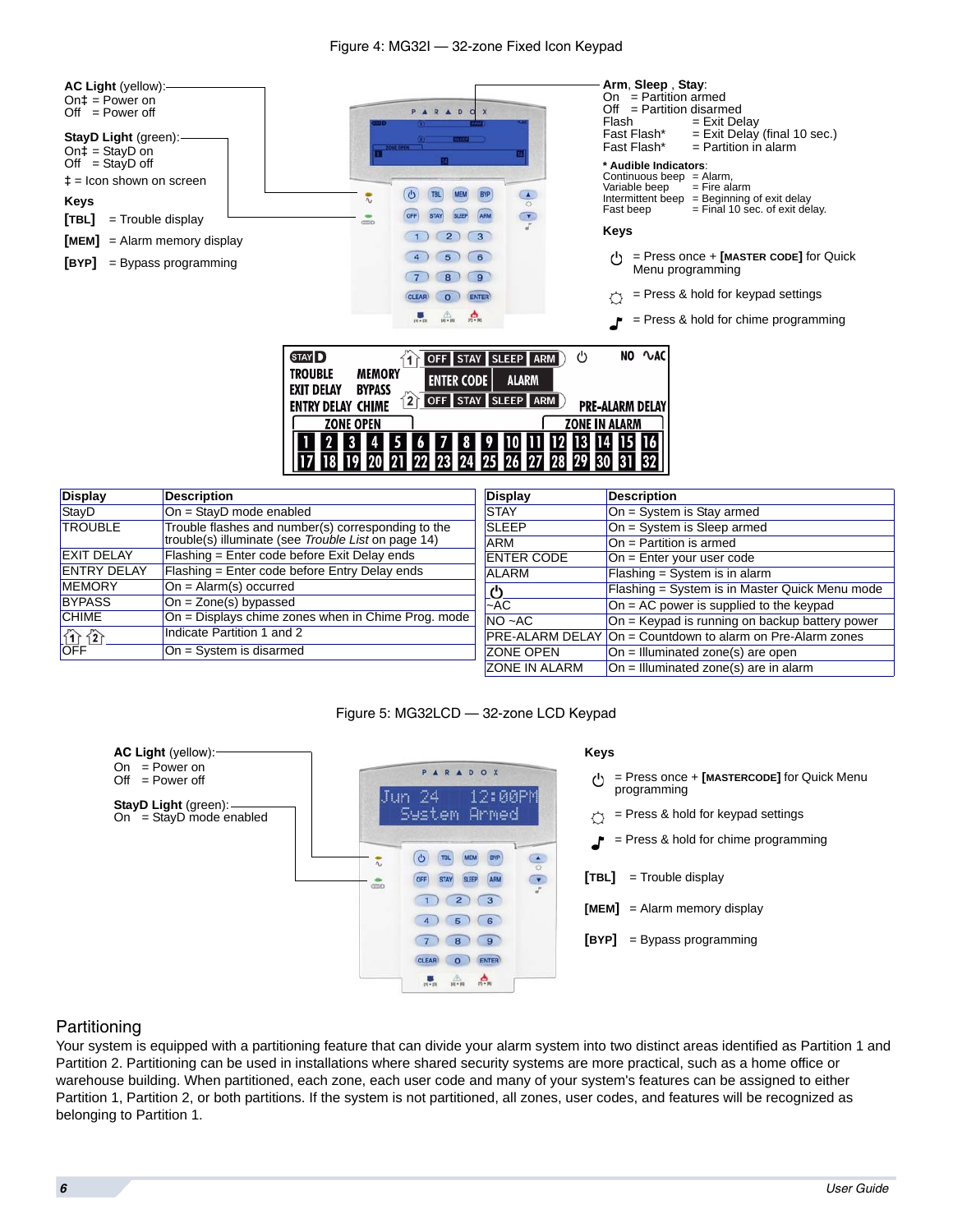# **Programming Access Codes**

Access codes are personal identification numbers that allow you to enter certain programming modes, arm or disarm your system as well as activate or deactivate PGMs. For information on how each access code can arm or disarm the system refer to the *[System Checklist](#page-17-0)* on [page 16](#page-17-0). The system supports the following:

- 1 System Master Code
- 2 Master Codes
- 29 User Access Codes

#### System Master Code (Default: 123456)

The System Master Code can arm or disarm any partition using any of the methods described in this section and can create, modify or delete any user access code.

#### Master Codes

Master Code 1 is permanently assigned to Partition 1 and can be used to create, modify or delete user access codes that are assigned to Partition 1. Master Code 2 is permanently assigned to Partition 2 (Exception: When partitioning is disabled, Master Code 2 will be assigned to Partition 1) and can be used to create, modify or delete user access codes that are assigned to the same partition. Master Codes cannot modify or delete user access codes assigned to both partitions. Only the System Master Code can modify or delete user access codes assigned to both partitions.

#### Duress Code

If you are forced to arm or disarm your system, entering the access code with the duress option enabled will arm or disarm the system and immediately transmit a silent alert (Duress Code) to the monitoring station. The duress code must be enabled by your installer.

#### Access Code Length

Your system can be programmed to use either 4- or 6-digit access codes, where each digit can be any value from 0 to 9. Six-digit codes are considered more difficult to "crack" and therefore, more secure. Avoid programming simple or obvious access codes, such as your telephone number, address or codes such as 1234. See the *Master Quick Menu* on inside cover.

#### *How do I program Access Codes?*

- <sup>1</sup> Press the  $\left[\begin{smallmatrix}1\\1\end{smallmatrix}\right]$  key.
- 2 Enter your **[SYSTEM MASTER CODE]** or either **[MASTER CODE]**.
- 3 (Skip if using MG32LCD) The [U] key will flash. When a zone LED or zone key is lit (not flashing), the user is already programmed.
- 4 Select a user by entering a 2-digit user number (e.g. **[0]**+**[9]** for user 9) or use the scroll keys and then press **[ENTER]**. For the MG10LEDV/H, press the key corresponding to the user number (e.g. **[9]** for user 9).
- 5 Enter a new 4- or 6-digit **[ACCESS CODE]**.
- 6 Confirm the code.
- 7 Press a button on the designated remote or press **[ENTER]** to skip if there is no remote to program.
- 8 (Not available for non-partitioned system) Press **[1]** and/or **[2]** to assign the user to a partition. Press **[ENTER]**, the menu will now jump to the next available user, if you choose to continue.

#### *How do I delete Access Codes?*

- 1 Press the  $\left[\begin{smallmatrix}1\\1\end{smallmatrix}\right]$  key.
- 2 Enter your **[SYSTEM MASTER CODE]** or either **[MASTER CODE]**.
- 3 Select a user by entering a 2-digit user number (e.g. **[0]**+**[9]** for user 9). For the MG10LEDV/H, enter a 1-digit user number (e.g. **[9]**  for user 9).
- 4 Press and hold the **[SLEEP]** key until you hear the confirmation beep.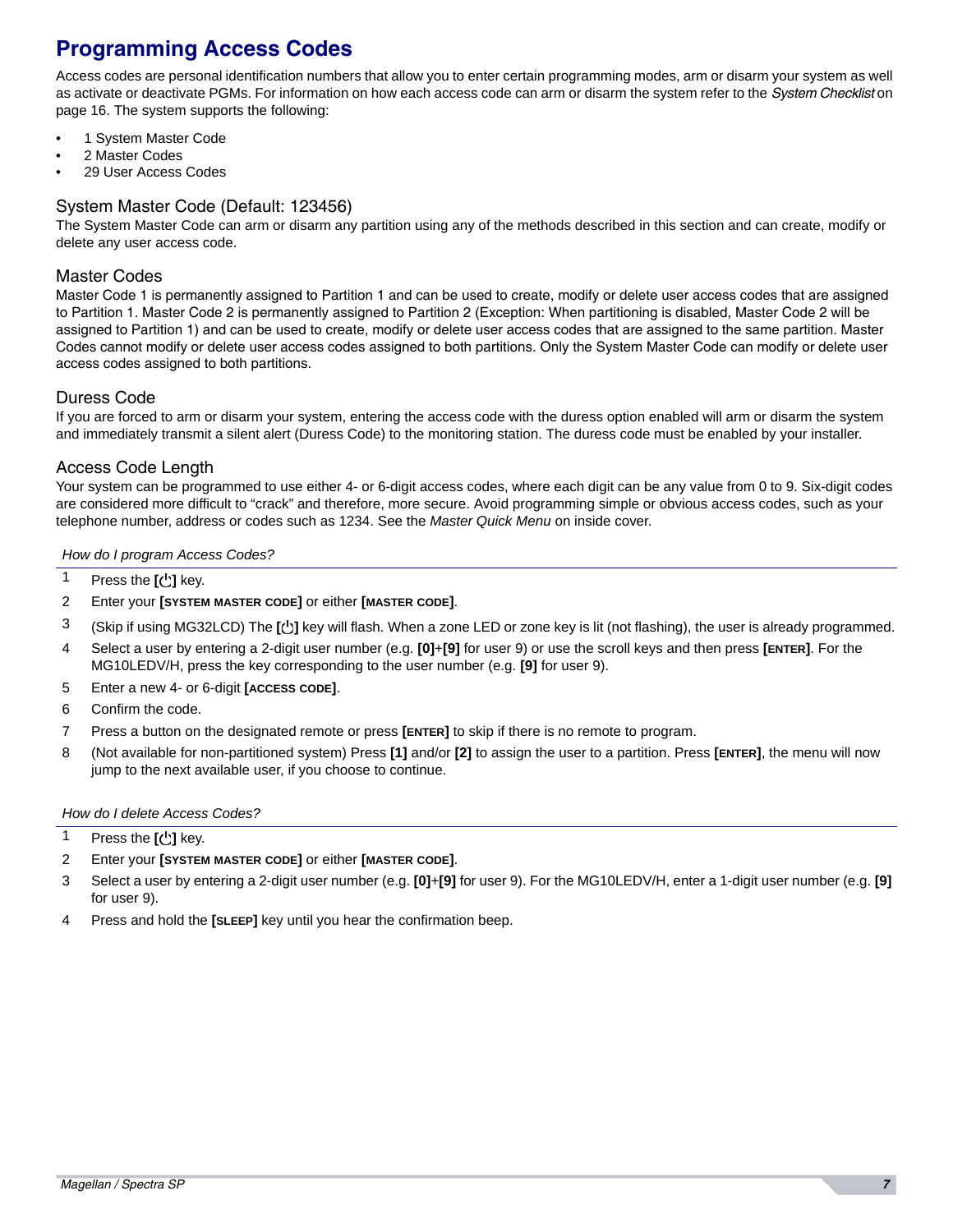# <span id="page-9-0"></span>StayD Mode

# **To Turn On/Off StayD Mode**

To turn on StayD mode:

**[STAY]** + **[CODE]** + **[STAY]**  StayD light on

Press the **[STAY]** key followed by a valid code, then press the **[STAY]** key again within ten seconds. The StayD light will light up to confirm StayD activation, and the system will be in Stay mode.

#### To turn off StayD mode:

**[OFF]** + **[CODE]** + **[OFF]** Off light on

Press the **[OFF]** key followed by a valid code, then press the **[OFF]** key again within ten seconds. The StayD light will turn off and the Off light will light up to confirm StayD deactivation. With StayD disabled, the system will function as a standard security system.

### **To Change Arm Mode**

To change the level of security - Stay to Sleep:

**[SLEEP]** for 2 sec.  $\rightarrow$  Delay  $\rightarrow$  Sleep light on

Press and hold the **[SLEEP]** key on any keypad. All zones which will be armed in Sleep mode go into exit delay, allowing you to move to the bedroom. When the exit delay ends, and you are in the bedroom, the rest of the interior will arm. The system is now in Sleep mode.

#### To change the level of security - Sleep to Stay:

**[STAY]** for 2 sec. **→ Stay light on** 

Press and hold the **[STAY]** key on the keypad located in the bedroom. The system will instantly switch from Sleep to Stay mode, allowing you to leave the bedroom and move freely inside the house. If you accidentally leave the bedroom without switching to Stay mode, all zones armed in Sleep mode will go into a delay, allowing you enough time to switch to Stay mode.

#### Leaving the site - Stay to Full:

Keypad: [ARM] for 2 sec. **→** Delay → Arm light on

Remote: **O** on remote

Press and hold the **[ARM]** key on the keypad that the exit path is assigned to. This will start an exit delay period for all zones in the exit path. After you have left the property, all exit path zones will rearm. The system is now in Full mode.

#### Entering the site - Full to Stay:

Keypad: **[CODE]** Stay light on

Remote: **1** on remote

When entering the property through the entry path, all zones assigned to the entry path will go into delay, allowing you to enter the house. Entering a valid code on the keypad the entry path is assigned to ends the entry delay and switches the system to Stay Arm mode. The entry path zones will rearm. The system is now in Stay mode.

Leaving the site without changing arm mode:

**[OFF]** for 2 sec. Press and hold the **[OFF]** key for 2 seconds on a keypad to leave the site without changing arm mode.

## **Advanced StayD Settings**

#### Window Mode and Re-arm Delay

In a Stay-armed system: This mode allows you to open one exterior zone without triggering an alarm. To enter Window mode, press **[OFF]**, then your **[ACCESS CODE]**. All zones that can be opened flash. The system will start an exit delay, allowing you to open an exterior zone such as a window or a door. The system will only allow you to open one zone as the exit delay will end after doing so. When you close the open zone (window, door, etc.) that zone will re-arm.

When closing an exterior zone such as a window or door, a delay will start allowing you to close the zone properly. The re-arm delay starts when you close the zone, and you must keep the zone closed for the entire delay period for it to re-arm. This is especially useful for windows that stick thus reducing false alarms.

#### Live View Mode

During an alarm, press the **[CLEAR]** key to view movement. The zone lights on the keypad will show the opening and closing of zones as they occur.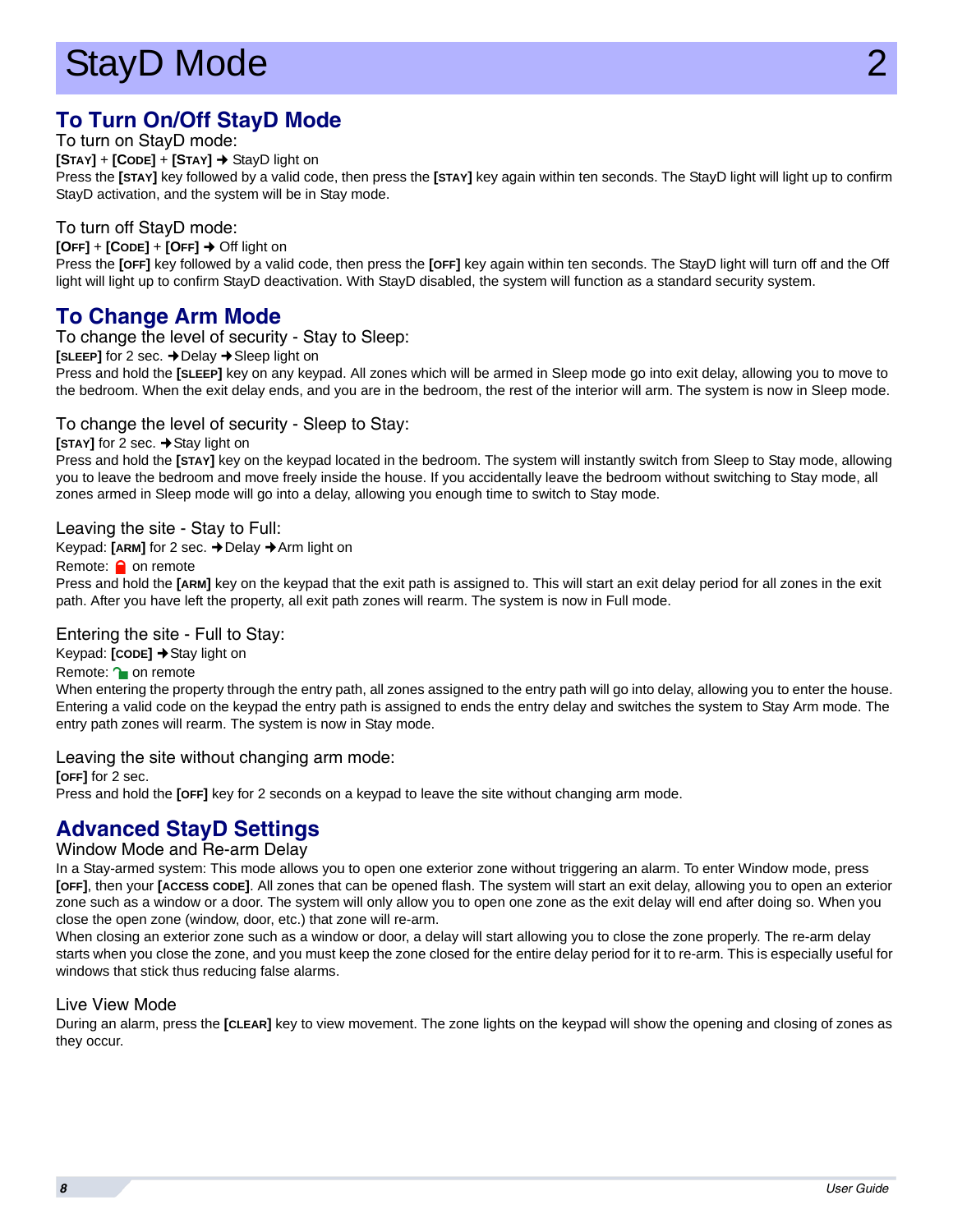# Arming & Disarming

Take full advantage of your system by familiarizing yourself with all the arming methods. If your system is not partitioned (see *[Partitioning](#page-7-0)*  [on page 6\)](#page-7-0), everything is considered as belonging to Partition 1. If you cannot arm because a zone is open, the system will enter in Bypass Programming. Enter the two digit zone you wish to bypass and press **[ENTER]**, or press **[ENTER]** to bypass all open zones.

### <span id="page-10-0"></span>**Regular Arming**

This method will arm all the zones in the selected partition. Please note that Regular arming can also be activated using Auto-Arming (see *[Auto-Arming](#page-11-0)* on page 10) or One-Touch arming (see *[One-Touch Arming](#page-11-1)* on page 10).

#### *How do I Regular arm?*

- 1 Close all zones in the desired partition.
- 2 Press **[ARM]** + **[ACCESS CODE]**.
- 3 If you have access to both partitions (see *[Partitioning](#page-7-0)* on page 6): Press the key corresponding to the desired partition (**[1]** or **[2]**)*.* For both partitions, press the other key after the confirmation beep.

### <span id="page-10-2"></span>**Sleep Arming**

Similar to Stay arming, Sleep arming allows users to remain in a protected area, but provides a higher level of protection. For example, in a two-story house, the perimeter is protected with Stay arming. With Sleep arming, the perimeter as well as the main floor are protected (motion detectors, etc.), allowing you to roam the second floor and sleeping quarters. Sleep zones are zones that are bypassed when Sleep arming. For example, when you go to sleep at night, the entire premises except your bedroom is fully armed. Sleep arming can also be activated using Auto-Arming (see *[Auto-Arming](#page-11-0)* on page 10) or One-Touch arming (see *[One-Touch Arming](#page-11-1)* on page 10).

#### *How do I Sleep arm?*

- 1 Close all zones in the desired partition (except Sleep zones*).*
- 2 Press the **[SLEEP]** key.
- 3 Enter your **[ACCESS CODE]**.
- 4 If you have access to both partitions (see *[Partitioning](#page-7-0)* on page 6): Press the key corresponding to the desired partition, **[1]** or **[2]***.* For both partitions, press the other key after the confirmation beep.

### <span id="page-10-1"></span>**Stay Arming**

This method allows you to roam freely within the premises while the perimeter is fully armed. Stay zones are zones that are bypassed when Stay arming. For example, if you plan on staying in for the night, doors and windows can be armed without arming other zones like motion detectors. Stay arming can also be activated using Auto-Arming (see *[Auto-Arming](#page-11-0)* on page 10) or One-Touch arming (see *[One-](#page-11-1)[Touch Arming](#page-11-1)* on page 10).

*How do I Stay arm?*

- 1 Close all zones in the desired partition (except Stay zones*).*
- 2 Press the **[STAY]** key.
- 3 Enter your **[ACCESS CODE]**.
- 4 If you have access to both partitions (see *[Partitioning](#page-7-0)* on page 6): Press the key corresponding to the desired partition, **[1]** or **[2]***.* For both partitions, press the other key after the confirmation beep.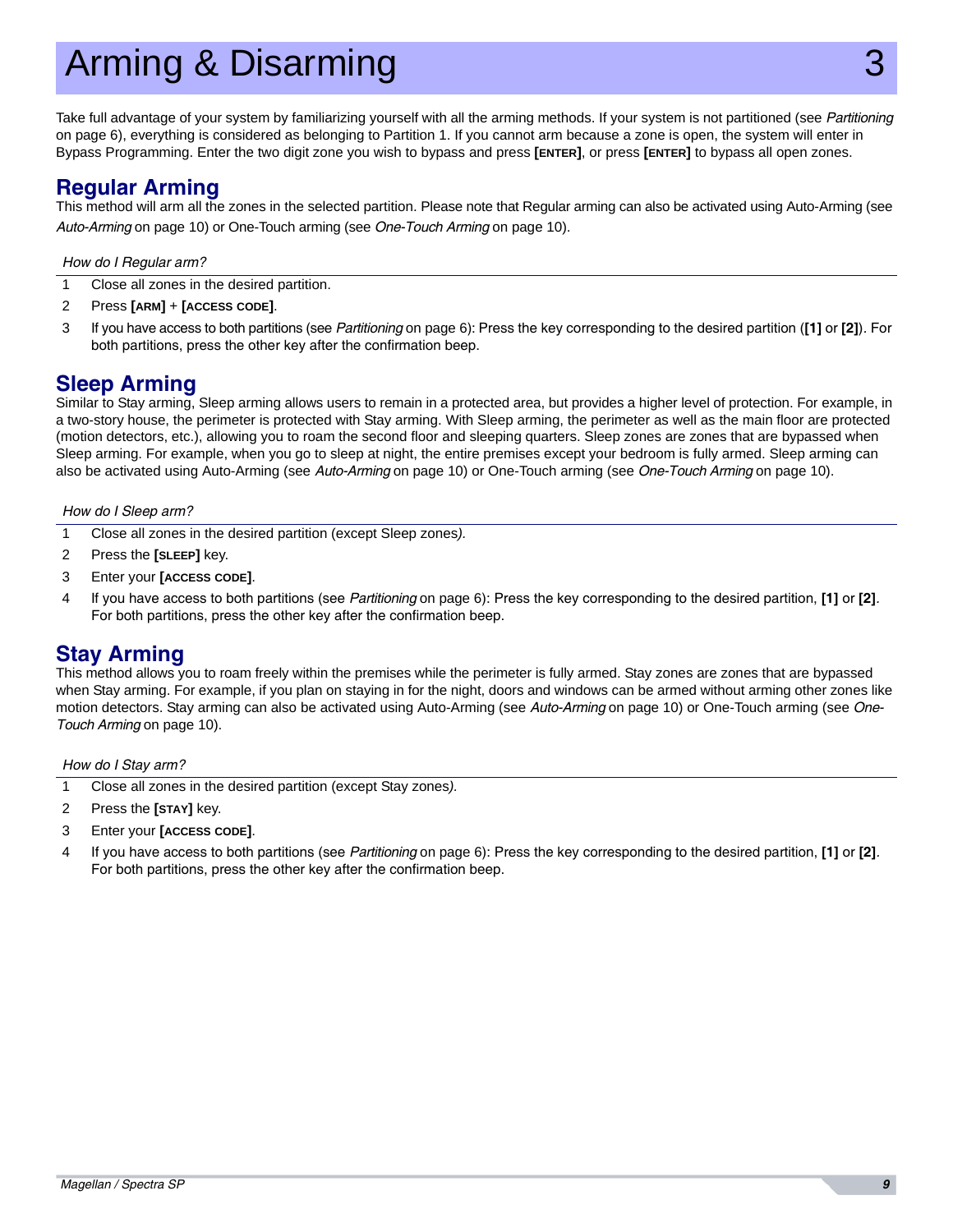# <span id="page-11-1"></span>**One-Touch Arming**

One-Touch arming allows you to arm the system without using an access code. This feature must be enabled by your installer. If One-Touch Arming is programmed, you can increase the security level of your system from Disarm  $\rightarrow$  Stay Arm  $\rightarrow$  Sleep Arm  $\rightarrow$  Full Arm without a code (see [Figure 6](#page-11-2)).

#### One-Touch Regular Arming

Press and hold the **[ARM]** key to arm all zones in the partition. If partitioned, keys **[1]** & **[2]** will flash. You can use this feature to allow specific individuals like service personnel (e.g. cleaners) to arm without giving them access to any other alarm system operations. See *[Regular Arming](#page-10-0)* on page 9.

#### One-Touch Stay Arming

Press and hold the **[STAY]** key to arm the perimeter (zones not defined as Stay zones). See *[Stay Arming](#page-10-1)* on page 9.

#### One-Touch Sleep Arming

Press and hold the **[SLEEP]** key to arm all zones not defined as Sleep zones. See *[Sleep Arming](#page-10-2)* on page 9.

#### One-Touch Bypass Programming

Press and hold the **[BYP]** key to access Bypass Programming Mode. See *[Manual Bypass Programming](#page-12-0)* on page 11.

#### Fast Exit

<span id="page-11-2"></span>When the system is already Stay or Sleep armed: This feature will allow you to exit already armed premises and keep the system armed. Press and hold the **[OFF]** key for to start the exit delay. After the exit delay has elapsed, the system will switch to its previous arming mode.



### <span id="page-11-0"></span>**Auto-Arming**

#### Timed Auto Arming

The alarm system can automatically arm itself at a specified time every day. As with Regular arming (see *[Regular Arming](#page-10-0)* on page 9), the system will bypass any open zones.

*How do I program the Auto-Arm Timer?*

- 1 Press the **[ ]** key.
- 2 Enter **[MASTER CODE]**.
- 3 Press the **[BYP]** key. The **[BYP]** key will flash to indicate you are in the System Options menu.
- 4 Press key **[1]** to set partition 1, or press key **[2]** to set partition 2.
- 5 Enter the desired time for auto arm (24 hour clock, e.g. 18:30).
- 6 Press key **[1]** to regular arm, key **[2]** to sleep arm, or key **[3]** to stay arm the partition.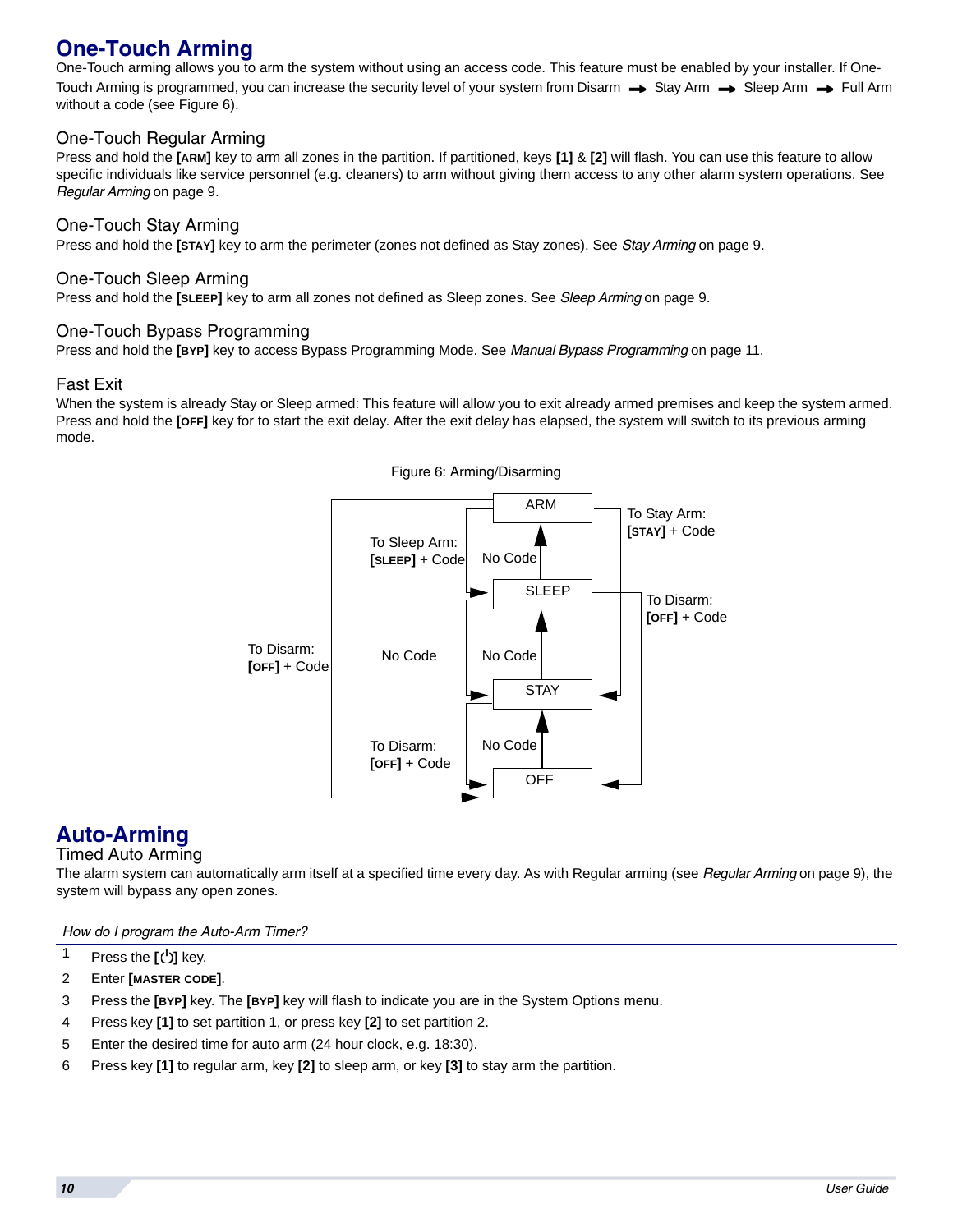- 1 Press the  $\left[\begin{array}{c} 1 \end{array}\right]$  key.
- 2 Enter **[MASTER CODE]**.
- 3 Press the **[BYP]** key. The **[BYP]** key will flash to indicate you are in the System Options menu.
- 4 Press key **[1]** to set partition 1, or press key **[2]** to set partition 2.
- 5 Press and hold **[SLEEP]** to temporarily disable the Auto-Arm Timer.

#### No Movement Auto Arming

The alarm system can be programmed to arm the system and/or send a report if no zone activity occurs for a pre-programmed amount of time. This is a particularly useful feature when supervising an individual with chronic health problems or a person who lives alone. The system will bypass any open zones.

### **Disarming & Deactivating an Alarm**

To disarm an armed system or an alarm, press **[OFF]** and enter your **[ACCESS CODE]**. An entry point, like the front door, will be programmed with one of two Entry Delay Timers. When an entry point is opened, the keypad will beep until you disarm the system. Your alarm system will not generate an alarm until this timer elapses. Any user can disarm a partition they have been assigned to, except users assigned with the Arm Only Option or PGM Only Option.To disarm alarms generated by a Delayed Fire Zone, refer to *[Fire Alarms](#page-13-1)*  [on page 12.](#page-13-1)

*How do I disarm the system? (*for a Stay or Sleep armed system, go to step 2)

- 1 Enter through a designated entry point (e.g. front door).
- 2 Press **[OFF]** + enter **[ACCESS CODE]**.
- 3 If you have access to both partitions (see *[Partitioning](#page-7-0)* on page 6): Press the key corresponding to the desired partition (**[1]** or **[2]**)*.* For both partitions, press the other key after the confirmation beep.

#### How do I deactivate an alarm?

• Press **[OFF]** + enter **[ACCESS CODE]**.

### <span id="page-12-0"></span>**Manual Bypass Programming**

Manual Bypass Programming allows you to program the alarm system to ignore (deactivate) specified zones the next time the system is armed. For example, you may wish to bypass certain zones when workers are renovating part of your home. Once the system is disarmed, the bypass entries are erased. When zones are bypassed, the **[BYP]** key will illuminate.

Manual Bypass Programming can also be activated by using One-Touch Bypass Programming. If One-Touch Bypass Programming is enabled, press the **[BYP]** key for three seconds to enter Bypass Programming. To remove the Bypass feature from a zone, in step 3 enter the zone number again or press **[CLEAR]** to erase all current entries. Press [ENTER] after step 2 to bypass all open zones. Press [CLEAR] twice to exit without saving. Press **[CLEAR]** + **[ENTER]** to delete bypassed zones.

*How do I bypass zones?*

- 1 Press the **[BYP]** key.
- 2 Enter **[ACCESS CODE]** (see the note below). The **[BYP]** key will flash.
- 3 Illuminate the number(s) corresponding to the zone(s) you want to bypass by entering the two-digit zone number (e.g. zone 3 = 03). Solid on = Zone open, Flash = Zone bypass, Off = Zone closed, not bypassed.
- 4 Press the **[ENTER]** key to save and exit.

#### Bypass Recall Feature

After disarming the system, the bypass entries are erased. The Bypass Recall feature reinstates the previous bypass entries saved in memory. This eliminates the need to manually re-program the bypass entries every time you arm the system.

#### *How do I recall bypass entries?*

- 1 Press the **[BYP]** key.
- 2 Enter your **[ACCESS CODE]**.
- 3 Press the **[BYP]** key.
- 4 Press the **[ENTER]** key.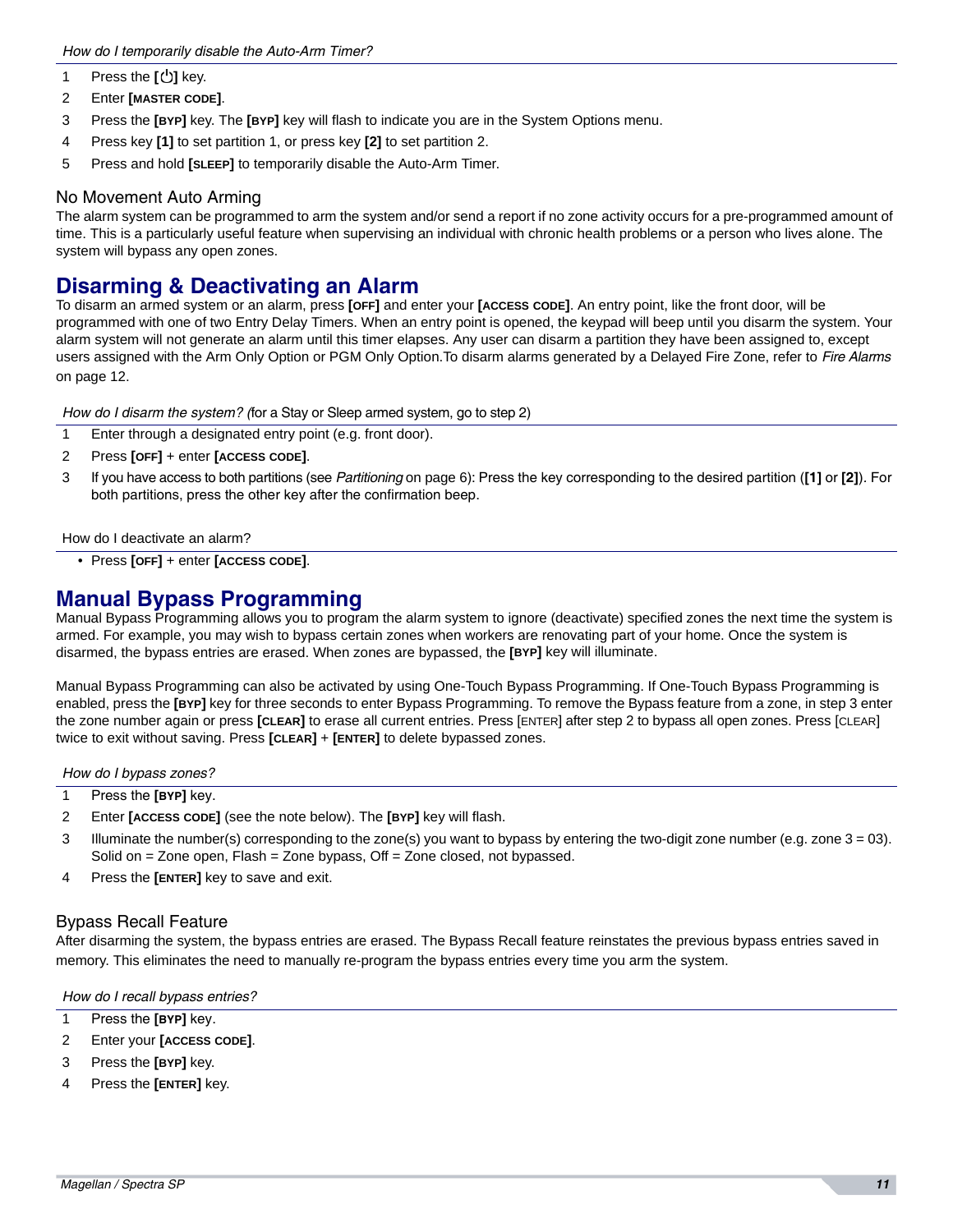# **System Features**

## <span id="page-13-0"></span>**Display Mode (MG32LRF only)**

The MG32LRF has two display modes. By default, the keypad will show all events (e.g. zones in alarm, bypassed zones, etc.) live as they occur. Alternatively, the system can be programmed by your installer to only display zones that cause an alarm or entry delay. If you want to see the status of all zones, press the [1] key. Zones that are open but have not triggered an alarm will only be displayed after pressing the **[ ]** key. The information will be displayed for 30 seconds, showing the status of all zones at the time the **[ ]** key was pressed. The zone display will shut off after 30 seconds. For more information on the two display modes, contact your installer.

### **Alarm Display**

If an alarm has occurred on a zone, the respective zone LED will flash, the **[MEM]** key will light up, and the zones will be stored in memory. These respective LEDs will continue to flash until disarming even if the zones are restored. To exit this mode and switch to live display mode before disarming, press the **[CLEAR]** key. When the system is disarmed, the zones' LEDs will turn off, while the **[MEM]** key remains lit. Press the **[MEM]** key to illuminate the LEDs corresponding to the zones that were in alarm. The alarm memory will be erased when the next alarm occurs and after a valid code is entered or upon full-arming the system.

For the MG32LCD keypad, the screen will display if there are zones in memory. Press **[MEM]** to view all zones in memory; scroll using the **[**S**]** and **[**T**]** keys. Press **[BYP]** to view events**.** The alarm memory will be erased when the next alarm occurs and after a valid code is entered.

### <span id="page-13-1"></span>**Fire Alarms**

Upon a fire alarm, the bell/siren will emit three "squawks" at 2 second intervals until silenced or reset by entering a valid access code. If the zone is a Delayed Fire Zone, there is a delay before the system contacts the monitoring station. This will prevent unnecessary reporting of false alarms. If there is no fire condition, contact your monitoring station immediately to avoid an unnecessary response.

*What do I do if a delayed fire zone was set off accidentally?*

- 1 Press the **[CLEAR]** key within 30 seconds of the alarm.
- 2 Try to correct the problem.
- 3 If the problem persists, after 90 seconds, the alarm will sound again. Press the **[CLEAR]** key again.

#### Minimizing Fire Hazards

#### The three most common causes of fires:

Cooking is the leading cause of home fires in the U.S. It's also the leading cause of fire injuries. Cooking fires often result from unattended cooking and human error, rather than mechanical failure of stoves or ovens. Careless smoking is the leading cause of fire deaths. Smoke detectors and smolder-resistant bedding and upholstered furniture are significant fire deterrents. Heating is the second leading cause of residential fires. However, heating fires are a larger problem in single family homes than in apartments since the heating systems in single family homes are often not professionally maintained.

#### Fire Safety Tips

In the event of a fire, escape first, then call for help. Develop a home fire escape plan and designate a meeting place outside. Make sure everyone in the family knows two ways to escape from every room. Practice feeling your way out with your eyes closed. Never stand up in a fire, always crawl low under the smoke and try to keep your mouth covered. Never return to a burning building for any reason; it may cost you your life. Finally, having at least one working smoke alarm dramatically increases your chances of surviving a fire. And remember to practice a home escape plan frequently with your family.

#### Providing a Fire Warning System

Household fires are especially dangerous at night. Fires produce smoke and deadly gases that can overcome occupants while they sleep. To warn against fire, smoke detectors should be installed outside each separate sleeping area in the immediate vicinity of the bedrooms and on each additional story of the family living unit, including basements.

### **Panic Alarms**

In case of an emergency, the system can provide three panic alarms that can immediately generate an alarm after simultaneously pressing and holding two specific keys for three seconds. Based on your needs, these panic alarms can generate audible alarms (sirens or bells) or silent alarms and can communicate specific messages to your monitoring station. For instance, pressing **[1]** and **[3]** can mean "call the police" or anything you require. This feature must be set by your installer.

Press and hold keys **[1]** and **[3]** for the police. Press and hold keys **[4]** and **[6]** for a medical alarm. Press and hold keys **[7]** and **[9]** for a fire alarm.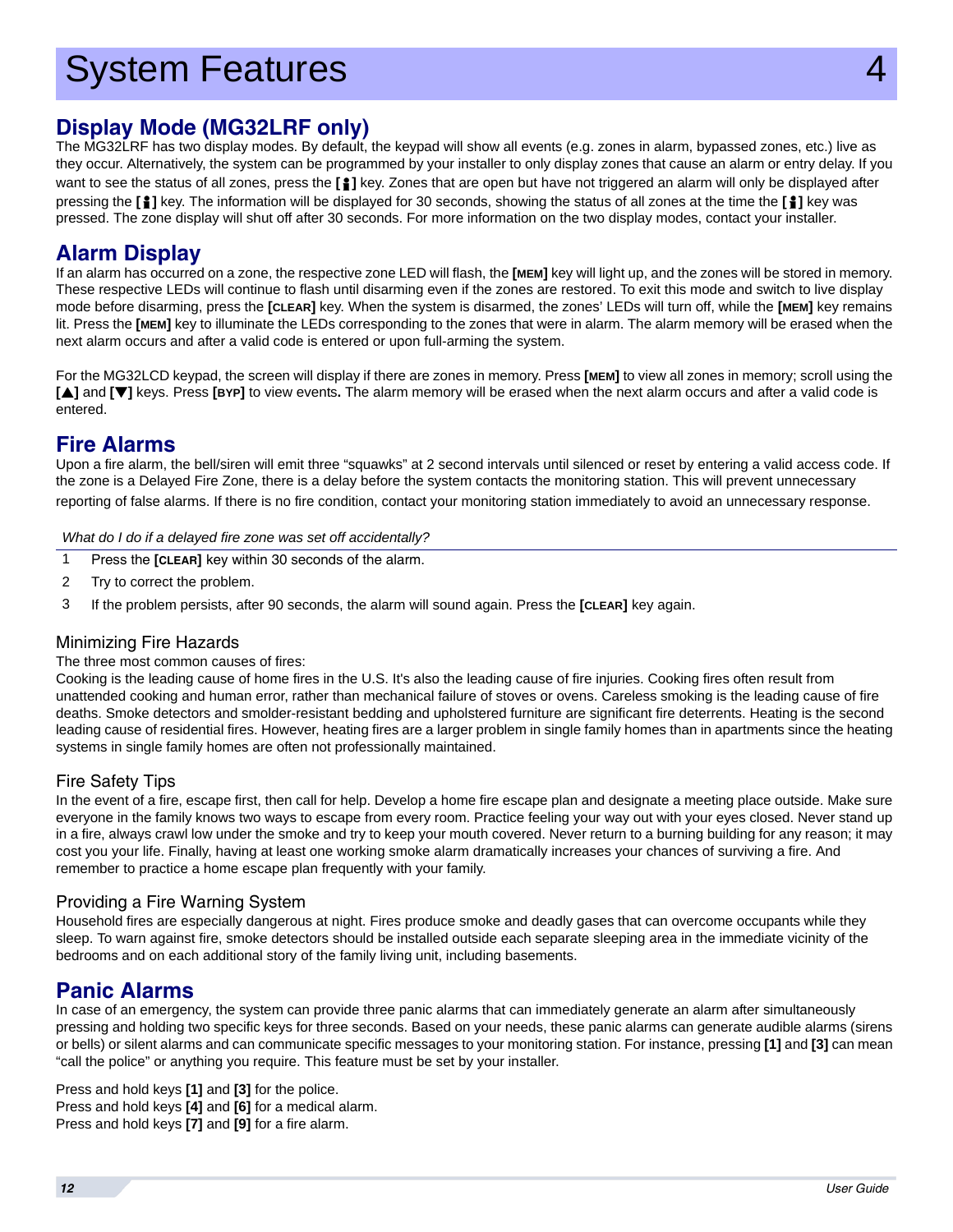## **Programming Chime Zones**

A Chime-enabled zone will advise you every time it is opened by causing your keypad to beep. Each keypad must be chimed separately.

#### *How do I chime zones?* MG32LED / MG32LRF only

- 1 Press & hold the **[J']** key. The Arm1, Arm2, Stay1, and Stay2 LEDs will flash.
- 2 Select\* the numbers corresponding to the zones you want to Chime by entering the two-digit zone number. For example, to chime zone 2 enter **[0]** then **[2]**. The corresponding LED will light up. The keypad will automatically save the information once the 2-digit zone number is entered.
- 3 Press the **[ENTER]** key to exit.
- \* To remove the Chime feature from a zone, in step 2 enter the zone number again so the number extinguishes or press **[SLEEP]** to remove Chiming from all zones programmed to Chime. Any zones that are already Chimed will also illuminate. Zones that remain unlit are not Chimed.

#### *How do I chime zones?* MG32I only

- 1 Press & hold the **[J']** key. The word Chime will appear on the screen.
- 2 Select\* the numbers corresponding to the zones you want to Chime by entering the 2-digit zone number. For example, to chime zone 2 enter **[0]** then **[2]**. The corresponding zone number will light up. The keypad will automatically save the information once the 2-digit zone number is entered.
- 3 Press the **[ENTER]** key to exit.
- \* To remove the Chime feature from a zone, in step 2 enter the zone number again so the number extinguishes or press **[SLEEP]** to remove Chiming from all zones programmed to Chime. Any zones that are already Chimed will also illuminate. Zones that remain unlit are not Chimed.

#### *How do I chime zones?* MG10LEDV / MG10LEDH only

• Press & hold the zone key (**[1]** to **[0(10)]**). Accept beep = Chime on, Fail beep = Chime off.

#### *How do I chime zones?* MG32LCD only

• Press and hold the [ ] key. Press **[1]** to select which zone to chime or press **[2]** to configure chime period. The chime period allows you to specify the time frame in which the zone will chime.

### **Keypad Muting**

When muted, the keypad will only emit the confirmation beep, rejection beep, and beep when a key is pressed. Therefore, when muted, the keypad will not beep during an alarm and will not beep for chime enabled zones.

For the MG32LED, MG32LRF, MG32I and MG10LEDV/H keypads, press and hold the **[CLEAR]** key for 6 seconds to enable or disable Keypad Muting. If the keypad emits a confirmation beep, Keypad Muting is enabled for that keypad. If the keypad emits a rejection beep, the feature is disabled.

For the MG32LCD keypad: press and hold the [ $\circ$ ] key for keypad settings. Press **[4]** for Mute Control. Press **[ARM]** to enable or disable keypad muting. Each keypad must be muted separately.

### <span id="page-14-0"></span>**Keypad Backlight**

(For the MG32LCD, press and hold the [ ] key for keypad settings)*.* The illumination level behind the keys can be modified to suit your needs. There are four backlight levels. The **[ ]** or **[MEM]** key is used to set the desired level. Each consecutive push of the **[ ]** or **[MEM]** key will increase the backlight level until the maximum level is reached. After reaching the maximum level, the backlight level will return to the lowest level and the whole process is repeated.

*How do I modify the backlight?* MG32LED / MG32LRF only

- 1 Press and hold the  $\lvert \bigcirc \rvert$  key.
- **2** Press the  $\lceil \bigcirc$  key to set the desired backlight level.
- 3 Press **[CLEAR]** or **[ENTER]** to exit.

#### *How do I modify the backlight?* MG32I only

- 1 Press and hold the [A] key for 4 seconds. Keys 1, 2, 3, 5 and 6 will flash. Press [CLEAR] to exit the menu without saving the information or press **[ENTER]** to exit the menu and save the information.
- 2 Press the desired key and scroll using the  $[\triangle]$  and  $[\blacktriangledown]$  to adjust: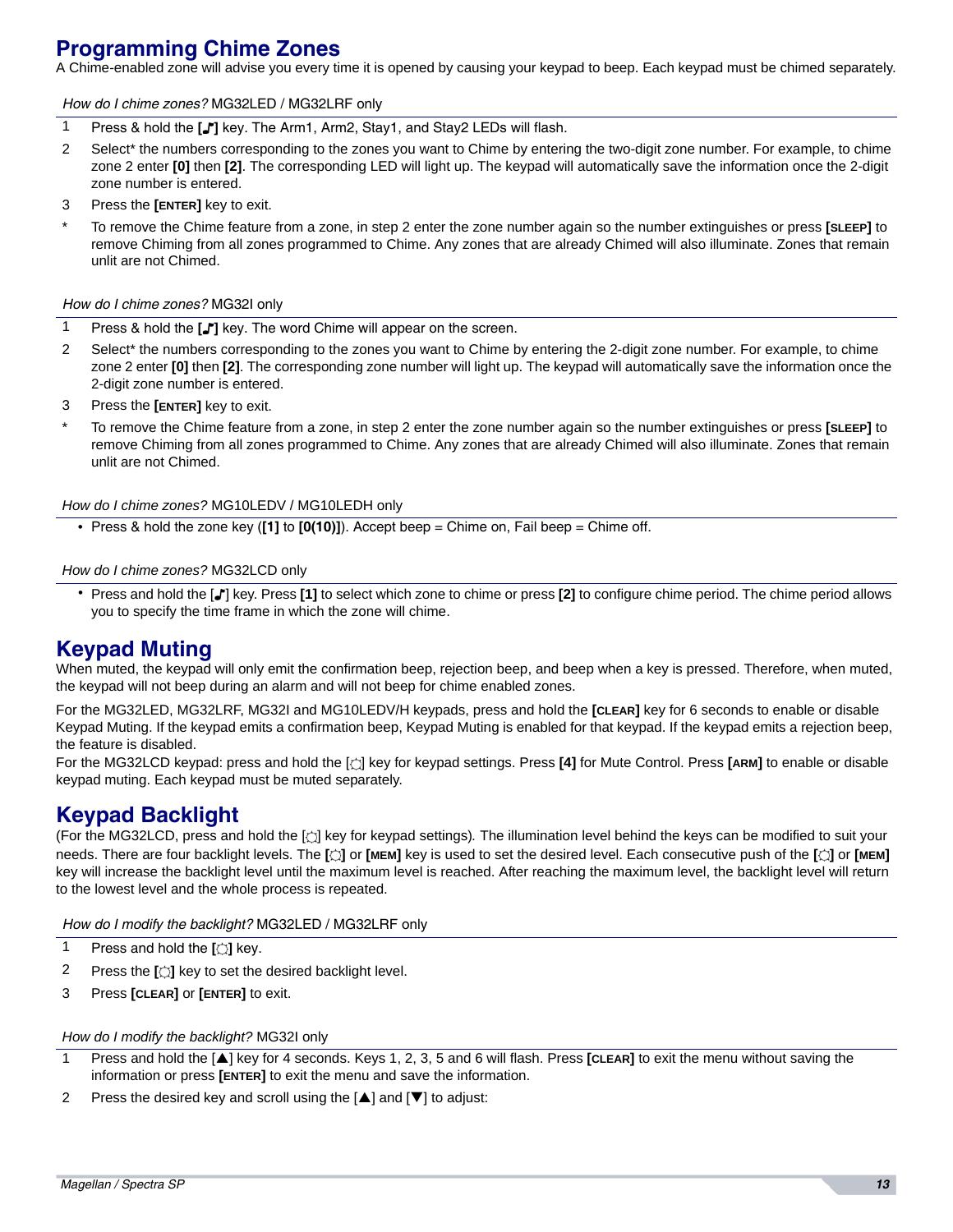**[1]** to adjust the scrolling speed.

- **[2]** to adjust the backlight ( $0 = \text{Off}$ ,  $1 = \text{Lowers}$  brightness, (...)  $7 = \text{Maximum brightness}$ )
- **[3]** to adjust the contrast  $(0 = Low contrast, 4 = High contrast)$
- **[5]** to adjust the auto dim backlight level ( $0 = \text{Off}$ ,  $1 = \text{Lowers}$  auto dim backlight,  $(...)$  7 = Highest auto dim backlight
- **[6]** to adjust the auto dim delay  $(0 = 0$ ff,  $1 = 1$  sec.,  $2 = 5$  sec.,  $3 = 10$  sec.,  $4 = 20$  sec.,  $5 = 1$  min.,  $6 = 2$  min.,  $7 = 4$  min.

*How do I modify the backlight?* MG10LEDV/H only

- 1 Press and hold the **[MEM]** key. The **[MEM]** key will illuminate.
- 2 Press the **[MEM]** key to set the desired backlight level.
- 3 Press **[CLEAR]** or **[ENTER]** to exit.

#### *How do I modify the backlight?* MG32LCD only

• Press and hold the **[ ]** key. Press **[2]** to modify the backlight. Scroll using the [S] and [T] keys. Press **[ENTER]** to save.

### **PGM Keys (Programmable Outputs)**

Your system may include one or more PGMs. When a specific event or condition occurs in the system, The PGM can be used to reset smoke detectors, activate light switches in your home or office, open/close garage doors and much more. If programmed by your installer, you can press and hold keys [1] & [2], [2] & [3], [4] & [5], [5] & [6], [7] & [8], or [8] & [9] for each respective PGM. Press and hold **[CLEAR]** + **[ENTER]** or **[ ]** for three seconds to perform a smoke reset. These features must be set by your installer.

### **Power Save Mode (MG32LRF only)**

If there is power loss on the wireless keypad, the module's display will shut off and go into power save mode after one minute. Press the **[INFO]** key to activate the display.

### **Trouble Display**

Your alarm system continuously monitors several trouble conditions that can be reported directly to your monitoring station. When a trouble condition occurs, the [TBL] key will illuminate. We strongly suggest that you inform your monitoring station of the trouble and allow them to service your system.

*NOTE: The keypad can be programmed to emit a BEEP every 5 seconds whenever a new trouble condition has occurred. Press the [TBL] key to stop the "Trouble Beep".*

*How do I access the Trouble Display?*

- 1 Press the **[TBL]** key. The **[TBL]** key will flash and number(s) corresponding to the trouble(s) will illuminate (except MG32LCD)
- 2 Read the corresponding explanation of the trouble from the *Trouble List* below. If no repair instructions are given, call your monitoring station for repairs.
- 3 Press the **[CLEAR]** key to exit.

#### <span id="page-15-0"></span>Trouble List

**[1] Wireless Zone Low Battery**: The battery voltage in one or more wireless zones is getting low.

**[2] Power Trouble**: Five types of power trouble - **[1]** The control panel is experiencing low/no battery. **[2]** There is an AC failure on the control panel. **[3]** There is an auxiliary overload on the control panel. **[4]** A wireless keypad is experiencing AC failure. **[5]** A wireless keypad is experiencing battery failure.

**[3] Bell Trouble**: There is a bell disconnect/overload on the control panel.

- **[4] Communication Trouble**: Your alarm system, if monitored, could not communicate with the monitoring station.
- **[5] Tamper/Zone Wiring Failure**: A wiring problem is occurring on one or more zones.
- **[6] Module Tamper Trouble**: A module's anti-tamper switch has been triggered.

**[7] Fire Loop Trouble**: Indicates a wiring trouble on a fire zone.

**[8] Timer Loss:** Your alarm system's clock must be reprogrammed. This is the only trouble that we recommend that you correct.

#### *How do I reprogram the clock?*

- 1 Press **[8]** for Timer Loss.
- 2 Enter the hour and minutes. If the hour is between 01 and 12, you will need to select **[1]** for 24Hr format, **[2]** for AM, and **[3]** for PM setting. If the hour is above 12, the system will automatically select the 24Hr format.
- 3 Enter the year (4 digits).
- 4 Enter the month (2 digits).
- 5 Enter the day (2 digits). You have now set the Time & Date. Press **[CLEAR]** to exit.

**[9] Wireless Zone Supervision Loss**: One or more wireless zones are no longer communicating with the control panel.

**[10] Module Supervision Loss**: One or more modules are no longer communicating with the control panel.

**[16] Keypad Fault** (MG32I/MG32LED/MG32LRF only): One or more keypads are no longer communicating with the control panel. **[SLEEP] Keypad Fault** (MG10LEDV/H only): One or more keypads are no longer communicating with the control panel.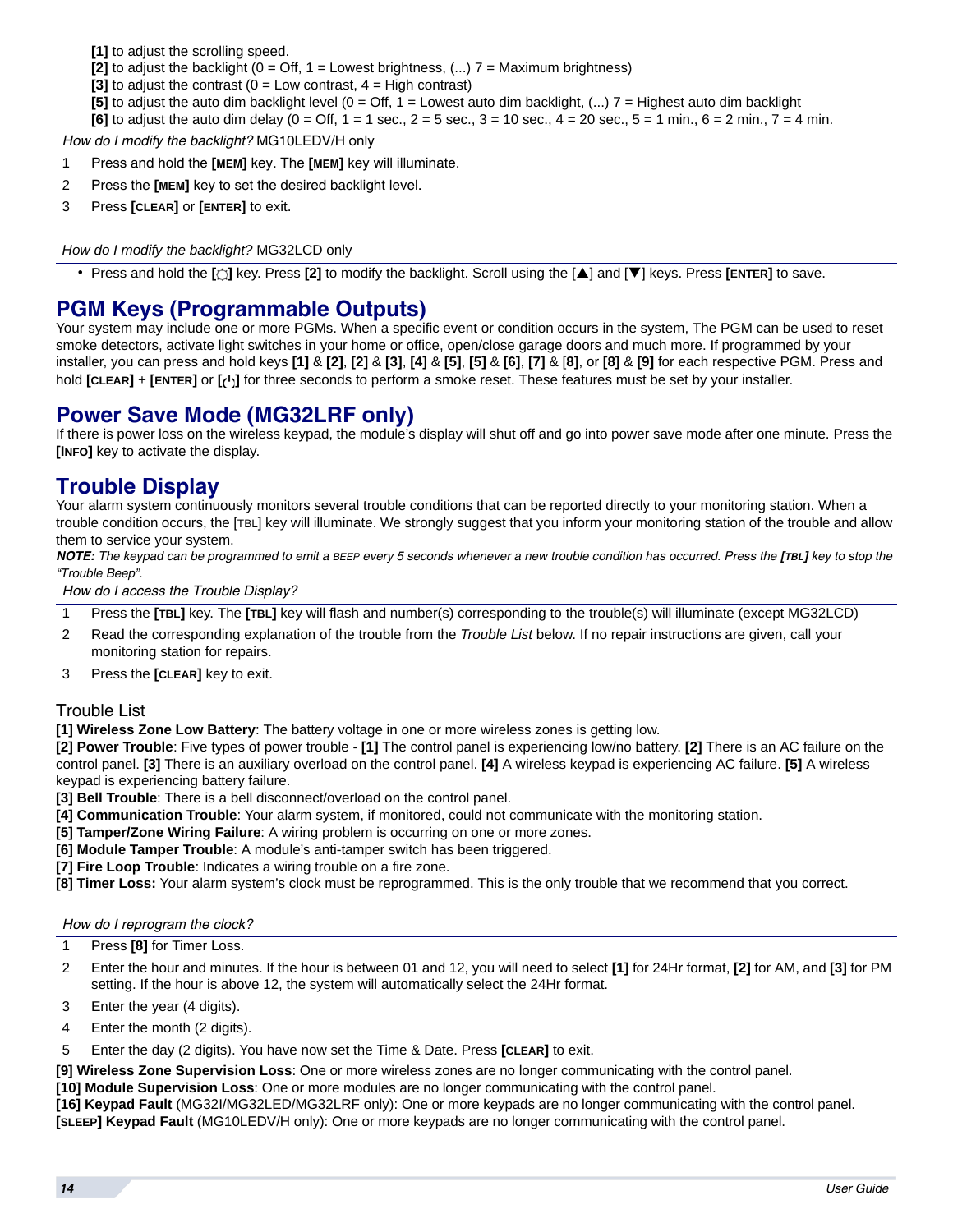# Advanced Features 5

### **Quick Function Keys**

Upon request of your installer or monitoring station you may have to perform one of the following. To enter Menu Programming, press **[ ]** and then enter your **[MASTER CODE]**. In Menu programming, press:

#### Test Report

**[MEM]** + **[2]**

If your system is monitored by a monitoring station, this feature will send a test report code to the monitoring station.

#### Call PC

**[MEM]** + **[1]**

Will initiate a call to the monitoring station that is using the WinLoad software.

#### Answer PC

**[MEM]** + **[1]**

Will force your security system to answer a call made by your monitoring station that is using the WinLoad software.

#### Cancel Communication

**[MEM]** + **[9]** Cancels all communication with the WinLoad software if it has been initiated.

### **Testing & Maintenance**

With the system disarmed and the "**OFF**" light illuminated, activate motion detectors by walking in the protected area. Open and close protected doors and verify that the corresponding lights illuminate. Your installer can advise you of the best way to test your particular system.

Do not use open flame or burning materials to test your fire detection devices. Contact your installer for safe methods of testing your system.

Under normal use, your system requires virtually no maintenance other than regular testing. It is recommended that the standby battery be changed every three years. Speak to your installer about the necessary tests and how often they should be performed.

## **2-Way Remote Indicators (MG-REM2)**

#### Full/Force Arming Indicators

| <b>Action</b>        | <b>LED Sequence</b>    | <b>Auditory Sequence</b> |
|----------------------|------------------------|--------------------------|
| Disarming            | Green on               | Two beeps                |
| Exit delay           | Red / green slow flash | Confirmation beep        |
| Arming / Entry Delay | Red on                 | Confirmation beep        |
| Alarm                | Red fast flash         | Alarm beep               |

#### Stay/Sleep Arming Indicators

| <b>Action</b>        | <b>LED Sequence</b>       | <b>Auditory Sequence</b> |
|----------------------|---------------------------|--------------------------|
| Disarming            | Green on                  | Two beeps                |
| Exit delay           | Yellow / green slow flash | Confirmation beep        |
| Arming / Entry Delay | Yellow on                 | Confirmation beep        |
| Alarm                | Red fast flash            | Alarm beep               |

#### Other Indicators

| <b>Action</b> | <b>LED Sequence</b> | <b>Auditory Sequence</b> |
|---------------|---------------------|--------------------------|
| l PGM on/off  | Yellow on           | Confirmation beep        |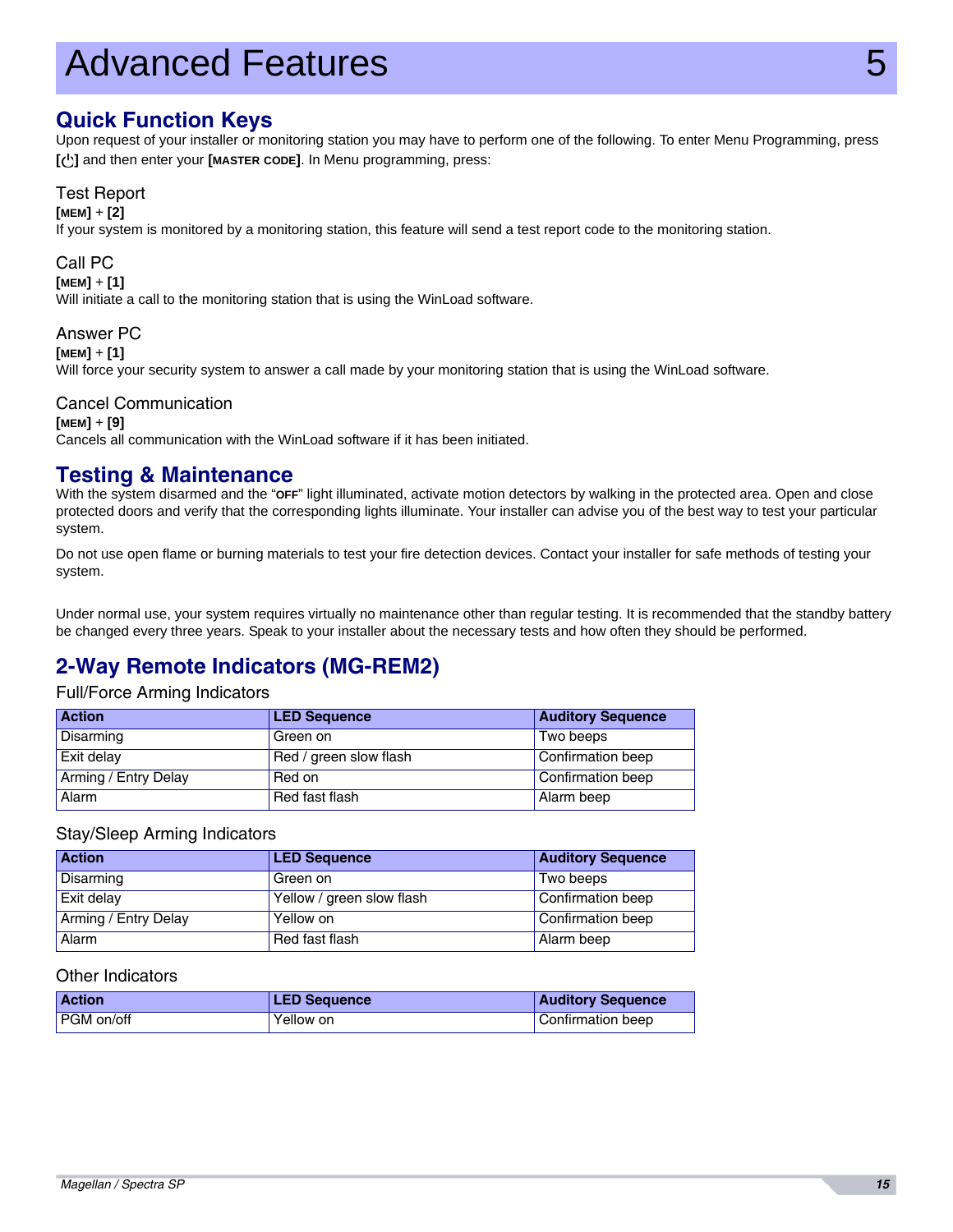# <span id="page-17-0"></span>**System Checklist**

| Fire Zone? $Y \square N \square$<br>01:<br>$\Box$<br>$\Box$<br>$\Box$<br>$\Box$<br>$\Box$<br>$\Box$<br>Delayed? $Y \square N \square$<br>$02: \underline{\hspace{2.5cm}}$<br>Fire Zone? $Y \square N \square$<br>$\mathcal{L}^{\text{max}}$ and $\mathcal{L}^{\text{max}}$<br>$\Box$<br>$\Box$<br>$\Box$<br>$\Box$<br>$\Box$<br>$\Box$<br>Delayed? $Y \square N \square$<br>Fire Zone? $Y \square N \square$<br>□<br>$\Box$<br>$\Box$<br>$\Box$<br>$\Box$<br>$\Box$<br>Delayed? $Y \square N \square$<br>$04: \underline{\hspace{2cm}} \underline{\hspace{2cm}}$<br>Fire Zone? $Y \square N \square$<br>$\Box$<br>$\Box$<br>$\Box$<br>$\Box$<br>$\Box$<br>$\Box$<br>Delayed? $Y \square N \square$<br>Fire Zone? $Y \square N \square$<br>$\Box$<br>$\Box$<br>$\Box$<br>$\Box$<br>$\Box$<br>$\Box$<br>Delayed? $Y \square N \square$<br>Fire Zone? $Y \square N \square$<br>$\Box$<br>$\Box$<br>$\Box$<br>$\Box$<br>$\Box$<br>□<br>Delayed? $Y \square N \square$<br>Fire Zone? $Y \square N \square$<br>$\Box$<br>□<br>$\Box$<br>$\Box$<br>$\Box$<br>$\Box$<br>Delayed? $Y \square N \square$<br>Fire Zone? $Y \square N \square$<br>$\Box$<br>$\Box$<br>$\Box$<br>$\Box$<br>$\Box$<br>$\Box$<br>Delayed? $Y \square N \square$<br>Fire Zone? $Y \square N \square$<br>$\Box$<br>$\Box$<br>$\Box$<br>$\Box$<br>$\Box$<br>$\Box$<br>Delayed? $Y \square N \square$<br>Fire Zone? $Y \square N \square$<br>$\Box$<br>$\Box$<br>$\Box$<br>$\Box$<br>$\Box$<br>$\Box$<br>Delayed? $Y \square N \square$<br>Fire Zone? $Y \square N \square$<br>$\Box$<br>□<br>$\Box$<br>$\Box$<br>$\Box$<br>$\Box$<br>Delayed? $Y \square N \square$<br>Fire Zone? $Y \square N \square$<br>$\Box$<br>□<br>$\Box$<br>0<br>$\Box$<br>$\Box$<br>Delayed? $Y \square N \square$<br>Fire Zone? $Y \square N \square$<br>$\Box$<br>$\Box$<br>$\Box$<br>$\Box$<br>$\Box$<br>$\Box$<br>Delayed? $Y \square N \square$<br>Fire Zone? $Y \square N \square$<br>$\Box$<br>$\Box$<br>$\Box$<br>$\Box$<br>$\Box$<br>$\Box$<br>Delayed? $Y \square N \square$<br>Fire Zone? $Y \square N \square$<br>$\Box$<br>$\Box$<br>□<br>$\Box$<br>$\Box$<br>$\Box$<br>Delayed? $Y \square N \square$<br>Fire Zone? $Y \square N \square$<br>$\Box$<br>□<br>$\Box$<br>$\Box$<br>$\Box$<br>$\Box$<br>Delayed? $Y \square N \square$<br>Fire Zone? $Y \square N \square$<br>$\frac{1}{2}$<br>$\Box$<br>$\Box$<br>$\Box$<br>$\Box$<br>$\Box$<br>$\Box$<br>Delayed? $Y \square N \square$<br>Fire Zone? $Y \square N \square$<br>$\Box$<br>$\Box$<br>$\Box$<br>$\Box$<br>$\Box$<br>$\Box$<br>Delayed? $Y \square N \square$<br>Fire Zone? $Y \square N \square$<br>$\Box$<br>$\Box$<br>$\Box$<br>$\Box$<br>$\Box$<br>$\Box$<br>Delayed? $Y \square N \square$<br>20:<br>Fire Zone? $Y \square N \square$<br>□<br>$\Box$<br>□<br>$\Box$<br>$\Box$<br>$\Box$<br>Delayed? $Y \square N \square$<br>Fire Zone? Y □ N □<br>21:<br>$\Box$<br>П.<br>$\Box$<br>n.<br>$\Box$<br>$\Box$<br>Delayed? Y□ N□<br>Fire Zone? $Y \square N \square$<br>22:<br><u> 1989 - Jan Barnett, fransk politik (d. 1989)</u><br>$\Box$<br>□<br>$\Box$<br>0<br>□<br>$\Box$<br>Delayed? $Y \square N \square$<br>Fire Zone? Y□ N□<br>23:<br><u> 1989 - Johann Barbara, martin amerikan ba</u><br>$\Box$<br>$\Box$<br>$\Box$<br>$\Box$<br>$\Box$<br>$\Box$<br>Delayed? $Y \square N \square$<br>Fire Zone? $Y \square N \square$<br>24:<br><u> 1989 - Johann Barn, mars ann an t-Amhair ann an t-A</u><br>$\Box$<br>$\Box$<br>$\Box$<br>$\Box$<br>$\Box$<br>$\Box$<br>Delayed? Y□ N□<br>Fire Zone? $Y \square N \square$<br>25:<br><u> 1989 - Johann Stein, mars an deus Amerikaansk kommunister (</u><br>$\Box$<br>□<br>$\Box$<br>$\Box$<br>$\Box$<br>$\Box$<br>Delayed? $Y \square N \square$<br>Fire Zone? $Y \square N \square$<br>26: 26: 2008<br>$\Box$<br>$\Box$<br>$\Box$<br>0<br>□<br>$\Box$<br>Delayed? $Y \square N \square$<br>Fire Zone? $Y \square N \square$<br>27:<br><u> 1989 - Johann Barbara, martin a</u><br>$\Box$<br>$\Box$<br>$\Box$<br>$\Box$<br>$\Box$<br>$\Box$<br>Delayed? $Y \square N \square$<br>Fire Zone? $Y \square N \square$<br>28:<br><u> 1989 - Johann Barn, mars ann an t-Amhair an t-Amhair an t-Amhair an t-Amhair an t-Amhair an t-Amhair an t-A</u><br>$\Box$<br>$\Box$<br>$\Box$<br>$\Box$<br>$\Box$<br>$\Box$<br>Delayed? $Y \square N \square$<br>Fire Zone? $Y \square N \square$<br>$\Box$<br>□<br>$\Box$<br>$\Box$<br>$\Box$<br>$\Box$<br>Delayed? $Y \square N \square$<br>Fire Zone? $Y \square N \square$<br>$\Box$<br>$\Box$<br>$\Box$<br>0<br>$\Box$<br>$\Box$<br>Delayed? $Y \square N \square$<br>Fire Zone? $Y \square N \square$<br><u> 1980 - Johann Barn, mars eta bainar eta baina eta baina eta baina eta baina eta baina eta baina eta baina eta</u><br>31:<br>$\Box$<br>$\Box$<br>$\Box$<br>$\Box$<br>$\Box$<br>$\Box$<br>Delayed? Y□ N□<br>Fire Zone? $Y \square N \square$<br>$\Box$<br>$\Box$<br>$\Box$<br>$\Box$<br>$\Box$<br>$\Box$<br>Delayed? $Y \square N \square$ | Zone # and Description | <b>Partition</b><br>$1$ or $2$ | <b>Byp</b> | <b>Stay</b> | <b>Sleep</b> | <b>Force</b> | 24Hr | <b>Entry Delay</b> | <b>Fire Zone/Delay</b> |
|---------------------------------------------------------------------------------------------------------------------------------------------------------------------------------------------------------------------------------------------------------------------------------------------------------------------------------------------------------------------------------------------------------------------------------------------------------------------------------------------------------------------------------------------------------------------------------------------------------------------------------------------------------------------------------------------------------------------------------------------------------------------------------------------------------------------------------------------------------------------------------------------------------------------------------------------------------------------------------------------------------------------------------------------------------------------------------------------------------------------------------------------------------------------------------------------------------------------------------------------------------------------------------------------------------------------------------------------------------------------------------------------------------------------------------------------------------------------------------------------------------------------------------------------------------------------------------------------------------------------------------------------------------------------------------------------------------------------------------------------------------------------------------------------------------------------------------------------------------------------------------------------------------------------------------------------------------------------------------------------------------------------------------------------------------------------------------------------------------------------------------------------------------------------------------------------------------------------------------------------------------------------------------------------------------------------------------------------------------------------------------------------------------------------------------------------------------------------------------------------------------------------------------------------------------------------------------------------------------------------------------------------------------------------------------------------------------------------------------------------------------------------------------------------------------------------------------------------------------------------------------------------------------------------------------------------------------------------------------------------------------------------------------------------------------------------------------------------------------------------------------------------------------------------------------------------------------------------------------------------------------------------------------------------------------------------------------------------------------------------------------------------------------------------------------------------------------------------------------------------------------------------------------------------------------------------------------------------------------------------------------------------------------------------------------------------------------------------------------------------------------------------------------------------------------------------------------------------------------------------------------------------------------------------------------------------------------------------------------------------------------------------------------------------------------------------------------------------------------------------------------------------------------------------------------------------------------------------------------------------------------------------------------------------------------------------------------------------------------------------------------------------------------------------------------------------------------------------------------------------------------------------------------------------------------------------------------------------------------------------------------------------------------------------------------------------------------------------------------------------------------------------------------------------------------------------------------------------------------------------------------------------------------------------------------------------------------------|------------------------|--------------------------------|------------|-------------|--------------|--------------|------|--------------------|------------------------|
|                                                                                                                                                                                                                                                                                                                                                                                                                                                                                                                                                                                                                                                                                                                                                                                                                                                                                                                                                                                                                                                                                                                                                                                                                                                                                                                                                                                                                                                                                                                                                                                                                                                                                                                                                                                                                                                                                                                                                                                                                                                                                                                                                                                                                                                                                                                                                                                                                                                                                                                                                                                                                                                                                                                                                                                                                                                                                                                                                                                                                                                                                                                                                                                                                                                                                                                                                                                                                                                                                                                                                                                                                                                                                                                                                                                                                                                                                                                                                                                                                                                                                                                                                                                                                                                                                                                                                                                                                                                                                                                                                                                                                                                                                                                                                                                                                                                                                                                                                               |                        |                                |            |             |              |              |      |                    |                        |
|                                                                                                                                                                                                                                                                                                                                                                                                                                                                                                                                                                                                                                                                                                                                                                                                                                                                                                                                                                                                                                                                                                                                                                                                                                                                                                                                                                                                                                                                                                                                                                                                                                                                                                                                                                                                                                                                                                                                                                                                                                                                                                                                                                                                                                                                                                                                                                                                                                                                                                                                                                                                                                                                                                                                                                                                                                                                                                                                                                                                                                                                                                                                                                                                                                                                                                                                                                                                                                                                                                                                                                                                                                                                                                                                                                                                                                                                                                                                                                                                                                                                                                                                                                                                                                                                                                                                                                                                                                                                                                                                                                                                                                                                                                                                                                                                                                                                                                                                                               |                        |                                |            |             |              |              |      |                    |                        |
|                                                                                                                                                                                                                                                                                                                                                                                                                                                                                                                                                                                                                                                                                                                                                                                                                                                                                                                                                                                                                                                                                                                                                                                                                                                                                                                                                                                                                                                                                                                                                                                                                                                                                                                                                                                                                                                                                                                                                                                                                                                                                                                                                                                                                                                                                                                                                                                                                                                                                                                                                                                                                                                                                                                                                                                                                                                                                                                                                                                                                                                                                                                                                                                                                                                                                                                                                                                                                                                                                                                                                                                                                                                                                                                                                                                                                                                                                                                                                                                                                                                                                                                                                                                                                                                                                                                                                                                                                                                                                                                                                                                                                                                                                                                                                                                                                                                                                                                                                               |                        |                                |            |             |              |              |      |                    |                        |
|                                                                                                                                                                                                                                                                                                                                                                                                                                                                                                                                                                                                                                                                                                                                                                                                                                                                                                                                                                                                                                                                                                                                                                                                                                                                                                                                                                                                                                                                                                                                                                                                                                                                                                                                                                                                                                                                                                                                                                                                                                                                                                                                                                                                                                                                                                                                                                                                                                                                                                                                                                                                                                                                                                                                                                                                                                                                                                                                                                                                                                                                                                                                                                                                                                                                                                                                                                                                                                                                                                                                                                                                                                                                                                                                                                                                                                                                                                                                                                                                                                                                                                                                                                                                                                                                                                                                                                                                                                                                                                                                                                                                                                                                                                                                                                                                                                                                                                                                                               |                        |                                |            |             |              |              |      |                    |                        |
|                                                                                                                                                                                                                                                                                                                                                                                                                                                                                                                                                                                                                                                                                                                                                                                                                                                                                                                                                                                                                                                                                                                                                                                                                                                                                                                                                                                                                                                                                                                                                                                                                                                                                                                                                                                                                                                                                                                                                                                                                                                                                                                                                                                                                                                                                                                                                                                                                                                                                                                                                                                                                                                                                                                                                                                                                                                                                                                                                                                                                                                                                                                                                                                                                                                                                                                                                                                                                                                                                                                                                                                                                                                                                                                                                                                                                                                                                                                                                                                                                                                                                                                                                                                                                                                                                                                                                                                                                                                                                                                                                                                                                                                                                                                                                                                                                                                                                                                                                               |                        |                                |            |             |              |              |      |                    |                        |
|                                                                                                                                                                                                                                                                                                                                                                                                                                                                                                                                                                                                                                                                                                                                                                                                                                                                                                                                                                                                                                                                                                                                                                                                                                                                                                                                                                                                                                                                                                                                                                                                                                                                                                                                                                                                                                                                                                                                                                                                                                                                                                                                                                                                                                                                                                                                                                                                                                                                                                                                                                                                                                                                                                                                                                                                                                                                                                                                                                                                                                                                                                                                                                                                                                                                                                                                                                                                                                                                                                                                                                                                                                                                                                                                                                                                                                                                                                                                                                                                                                                                                                                                                                                                                                                                                                                                                                                                                                                                                                                                                                                                                                                                                                                                                                                                                                                                                                                                                               |                        |                                |            |             |              |              |      |                    |                        |
|                                                                                                                                                                                                                                                                                                                                                                                                                                                                                                                                                                                                                                                                                                                                                                                                                                                                                                                                                                                                                                                                                                                                                                                                                                                                                                                                                                                                                                                                                                                                                                                                                                                                                                                                                                                                                                                                                                                                                                                                                                                                                                                                                                                                                                                                                                                                                                                                                                                                                                                                                                                                                                                                                                                                                                                                                                                                                                                                                                                                                                                                                                                                                                                                                                                                                                                                                                                                                                                                                                                                                                                                                                                                                                                                                                                                                                                                                                                                                                                                                                                                                                                                                                                                                                                                                                                                                                                                                                                                                                                                                                                                                                                                                                                                                                                                                                                                                                                                                               |                        |                                |            |             |              |              |      |                    |                        |
|                                                                                                                                                                                                                                                                                                                                                                                                                                                                                                                                                                                                                                                                                                                                                                                                                                                                                                                                                                                                                                                                                                                                                                                                                                                                                                                                                                                                                                                                                                                                                                                                                                                                                                                                                                                                                                                                                                                                                                                                                                                                                                                                                                                                                                                                                                                                                                                                                                                                                                                                                                                                                                                                                                                                                                                                                                                                                                                                                                                                                                                                                                                                                                                                                                                                                                                                                                                                                                                                                                                                                                                                                                                                                                                                                                                                                                                                                                                                                                                                                                                                                                                                                                                                                                                                                                                                                                                                                                                                                                                                                                                                                                                                                                                                                                                                                                                                                                                                                               |                        |                                |            |             |              |              |      |                    |                        |
|                                                                                                                                                                                                                                                                                                                                                                                                                                                                                                                                                                                                                                                                                                                                                                                                                                                                                                                                                                                                                                                                                                                                                                                                                                                                                                                                                                                                                                                                                                                                                                                                                                                                                                                                                                                                                                                                                                                                                                                                                                                                                                                                                                                                                                                                                                                                                                                                                                                                                                                                                                                                                                                                                                                                                                                                                                                                                                                                                                                                                                                                                                                                                                                                                                                                                                                                                                                                                                                                                                                                                                                                                                                                                                                                                                                                                                                                                                                                                                                                                                                                                                                                                                                                                                                                                                                                                                                                                                                                                                                                                                                                                                                                                                                                                                                                                                                                                                                                                               |                        |                                |            |             |              |              |      |                    |                        |
|                                                                                                                                                                                                                                                                                                                                                                                                                                                                                                                                                                                                                                                                                                                                                                                                                                                                                                                                                                                                                                                                                                                                                                                                                                                                                                                                                                                                                                                                                                                                                                                                                                                                                                                                                                                                                                                                                                                                                                                                                                                                                                                                                                                                                                                                                                                                                                                                                                                                                                                                                                                                                                                                                                                                                                                                                                                                                                                                                                                                                                                                                                                                                                                                                                                                                                                                                                                                                                                                                                                                                                                                                                                                                                                                                                                                                                                                                                                                                                                                                                                                                                                                                                                                                                                                                                                                                                                                                                                                                                                                                                                                                                                                                                                                                                                                                                                                                                                                                               |                        |                                |            |             |              |              |      |                    |                        |
|                                                                                                                                                                                                                                                                                                                                                                                                                                                                                                                                                                                                                                                                                                                                                                                                                                                                                                                                                                                                                                                                                                                                                                                                                                                                                                                                                                                                                                                                                                                                                                                                                                                                                                                                                                                                                                                                                                                                                                                                                                                                                                                                                                                                                                                                                                                                                                                                                                                                                                                                                                                                                                                                                                                                                                                                                                                                                                                                                                                                                                                                                                                                                                                                                                                                                                                                                                                                                                                                                                                                                                                                                                                                                                                                                                                                                                                                                                                                                                                                                                                                                                                                                                                                                                                                                                                                                                                                                                                                                                                                                                                                                                                                                                                                                                                                                                                                                                                                                               |                        |                                |            |             |              |              |      |                    |                        |
|                                                                                                                                                                                                                                                                                                                                                                                                                                                                                                                                                                                                                                                                                                                                                                                                                                                                                                                                                                                                                                                                                                                                                                                                                                                                                                                                                                                                                                                                                                                                                                                                                                                                                                                                                                                                                                                                                                                                                                                                                                                                                                                                                                                                                                                                                                                                                                                                                                                                                                                                                                                                                                                                                                                                                                                                                                                                                                                                                                                                                                                                                                                                                                                                                                                                                                                                                                                                                                                                                                                                                                                                                                                                                                                                                                                                                                                                                                                                                                                                                                                                                                                                                                                                                                                                                                                                                                                                                                                                                                                                                                                                                                                                                                                                                                                                                                                                                                                                                               |                        |                                |            |             |              |              |      |                    |                        |
|                                                                                                                                                                                                                                                                                                                                                                                                                                                                                                                                                                                                                                                                                                                                                                                                                                                                                                                                                                                                                                                                                                                                                                                                                                                                                                                                                                                                                                                                                                                                                                                                                                                                                                                                                                                                                                                                                                                                                                                                                                                                                                                                                                                                                                                                                                                                                                                                                                                                                                                                                                                                                                                                                                                                                                                                                                                                                                                                                                                                                                                                                                                                                                                                                                                                                                                                                                                                                                                                                                                                                                                                                                                                                                                                                                                                                                                                                                                                                                                                                                                                                                                                                                                                                                                                                                                                                                                                                                                                                                                                                                                                                                                                                                                                                                                                                                                                                                                                                               |                        |                                |            |             |              |              |      |                    |                        |
|                                                                                                                                                                                                                                                                                                                                                                                                                                                                                                                                                                                                                                                                                                                                                                                                                                                                                                                                                                                                                                                                                                                                                                                                                                                                                                                                                                                                                                                                                                                                                                                                                                                                                                                                                                                                                                                                                                                                                                                                                                                                                                                                                                                                                                                                                                                                                                                                                                                                                                                                                                                                                                                                                                                                                                                                                                                                                                                                                                                                                                                                                                                                                                                                                                                                                                                                                                                                                                                                                                                                                                                                                                                                                                                                                                                                                                                                                                                                                                                                                                                                                                                                                                                                                                                                                                                                                                                                                                                                                                                                                                                                                                                                                                                                                                                                                                                                                                                                                               |                        |                                |            |             |              |              |      |                    |                        |
|                                                                                                                                                                                                                                                                                                                                                                                                                                                                                                                                                                                                                                                                                                                                                                                                                                                                                                                                                                                                                                                                                                                                                                                                                                                                                                                                                                                                                                                                                                                                                                                                                                                                                                                                                                                                                                                                                                                                                                                                                                                                                                                                                                                                                                                                                                                                                                                                                                                                                                                                                                                                                                                                                                                                                                                                                                                                                                                                                                                                                                                                                                                                                                                                                                                                                                                                                                                                                                                                                                                                                                                                                                                                                                                                                                                                                                                                                                                                                                                                                                                                                                                                                                                                                                                                                                                                                                                                                                                                                                                                                                                                                                                                                                                                                                                                                                                                                                                                                               |                        |                                |            |             |              |              |      |                    |                        |
|                                                                                                                                                                                                                                                                                                                                                                                                                                                                                                                                                                                                                                                                                                                                                                                                                                                                                                                                                                                                                                                                                                                                                                                                                                                                                                                                                                                                                                                                                                                                                                                                                                                                                                                                                                                                                                                                                                                                                                                                                                                                                                                                                                                                                                                                                                                                                                                                                                                                                                                                                                                                                                                                                                                                                                                                                                                                                                                                                                                                                                                                                                                                                                                                                                                                                                                                                                                                                                                                                                                                                                                                                                                                                                                                                                                                                                                                                                                                                                                                                                                                                                                                                                                                                                                                                                                                                                                                                                                                                                                                                                                                                                                                                                                                                                                                                                                                                                                                                               |                        |                                |            |             |              |              |      |                    |                        |
|                                                                                                                                                                                                                                                                                                                                                                                                                                                                                                                                                                                                                                                                                                                                                                                                                                                                                                                                                                                                                                                                                                                                                                                                                                                                                                                                                                                                                                                                                                                                                                                                                                                                                                                                                                                                                                                                                                                                                                                                                                                                                                                                                                                                                                                                                                                                                                                                                                                                                                                                                                                                                                                                                                                                                                                                                                                                                                                                                                                                                                                                                                                                                                                                                                                                                                                                                                                                                                                                                                                                                                                                                                                                                                                                                                                                                                                                                                                                                                                                                                                                                                                                                                                                                                                                                                                                                                                                                                                                                                                                                                                                                                                                                                                                                                                                                                                                                                                                                               |                        |                                |            |             |              |              |      |                    |                        |
|                                                                                                                                                                                                                                                                                                                                                                                                                                                                                                                                                                                                                                                                                                                                                                                                                                                                                                                                                                                                                                                                                                                                                                                                                                                                                                                                                                                                                                                                                                                                                                                                                                                                                                                                                                                                                                                                                                                                                                                                                                                                                                                                                                                                                                                                                                                                                                                                                                                                                                                                                                                                                                                                                                                                                                                                                                                                                                                                                                                                                                                                                                                                                                                                                                                                                                                                                                                                                                                                                                                                                                                                                                                                                                                                                                                                                                                                                                                                                                                                                                                                                                                                                                                                                                                                                                                                                                                                                                                                                                                                                                                                                                                                                                                                                                                                                                                                                                                                                               |                        |                                |            |             |              |              |      |                    |                        |
|                                                                                                                                                                                                                                                                                                                                                                                                                                                                                                                                                                                                                                                                                                                                                                                                                                                                                                                                                                                                                                                                                                                                                                                                                                                                                                                                                                                                                                                                                                                                                                                                                                                                                                                                                                                                                                                                                                                                                                                                                                                                                                                                                                                                                                                                                                                                                                                                                                                                                                                                                                                                                                                                                                                                                                                                                                                                                                                                                                                                                                                                                                                                                                                                                                                                                                                                                                                                                                                                                                                                                                                                                                                                                                                                                                                                                                                                                                                                                                                                                                                                                                                                                                                                                                                                                                                                                                                                                                                                                                                                                                                                                                                                                                                                                                                                                                                                                                                                                               |                        |                                |            |             |              |              |      |                    |                        |
|                                                                                                                                                                                                                                                                                                                                                                                                                                                                                                                                                                                                                                                                                                                                                                                                                                                                                                                                                                                                                                                                                                                                                                                                                                                                                                                                                                                                                                                                                                                                                                                                                                                                                                                                                                                                                                                                                                                                                                                                                                                                                                                                                                                                                                                                                                                                                                                                                                                                                                                                                                                                                                                                                                                                                                                                                                                                                                                                                                                                                                                                                                                                                                                                                                                                                                                                                                                                                                                                                                                                                                                                                                                                                                                                                                                                                                                                                                                                                                                                                                                                                                                                                                                                                                                                                                                                                                                                                                                                                                                                                                                                                                                                                                                                                                                                                                                                                                                                                               |                        |                                |            |             |              |              |      |                    |                        |
|                                                                                                                                                                                                                                                                                                                                                                                                                                                                                                                                                                                                                                                                                                                                                                                                                                                                                                                                                                                                                                                                                                                                                                                                                                                                                                                                                                                                                                                                                                                                                                                                                                                                                                                                                                                                                                                                                                                                                                                                                                                                                                                                                                                                                                                                                                                                                                                                                                                                                                                                                                                                                                                                                                                                                                                                                                                                                                                                                                                                                                                                                                                                                                                                                                                                                                                                                                                                                                                                                                                                                                                                                                                                                                                                                                                                                                                                                                                                                                                                                                                                                                                                                                                                                                                                                                                                                                                                                                                                                                                                                                                                                                                                                                                                                                                                                                                                                                                                                               |                        |                                |            |             |              |              |      |                    |                        |
|                                                                                                                                                                                                                                                                                                                                                                                                                                                                                                                                                                                                                                                                                                                                                                                                                                                                                                                                                                                                                                                                                                                                                                                                                                                                                                                                                                                                                                                                                                                                                                                                                                                                                                                                                                                                                                                                                                                                                                                                                                                                                                                                                                                                                                                                                                                                                                                                                                                                                                                                                                                                                                                                                                                                                                                                                                                                                                                                                                                                                                                                                                                                                                                                                                                                                                                                                                                                                                                                                                                                                                                                                                                                                                                                                                                                                                                                                                                                                                                                                                                                                                                                                                                                                                                                                                                                                                                                                                                                                                                                                                                                                                                                                                                                                                                                                                                                                                                                                               |                        |                                |            |             |              |              |      |                    |                        |
|                                                                                                                                                                                                                                                                                                                                                                                                                                                                                                                                                                                                                                                                                                                                                                                                                                                                                                                                                                                                                                                                                                                                                                                                                                                                                                                                                                                                                                                                                                                                                                                                                                                                                                                                                                                                                                                                                                                                                                                                                                                                                                                                                                                                                                                                                                                                                                                                                                                                                                                                                                                                                                                                                                                                                                                                                                                                                                                                                                                                                                                                                                                                                                                                                                                                                                                                                                                                                                                                                                                                                                                                                                                                                                                                                                                                                                                                                                                                                                                                                                                                                                                                                                                                                                                                                                                                                                                                                                                                                                                                                                                                                                                                                                                                                                                                                                                                                                                                                               |                        |                                |            |             |              |              |      |                    |                        |
|                                                                                                                                                                                                                                                                                                                                                                                                                                                                                                                                                                                                                                                                                                                                                                                                                                                                                                                                                                                                                                                                                                                                                                                                                                                                                                                                                                                                                                                                                                                                                                                                                                                                                                                                                                                                                                                                                                                                                                                                                                                                                                                                                                                                                                                                                                                                                                                                                                                                                                                                                                                                                                                                                                                                                                                                                                                                                                                                                                                                                                                                                                                                                                                                                                                                                                                                                                                                                                                                                                                                                                                                                                                                                                                                                                                                                                                                                                                                                                                                                                                                                                                                                                                                                                                                                                                                                                                                                                                                                                                                                                                                                                                                                                                                                                                                                                                                                                                                                               |                        |                                |            |             |              |              |      |                    |                        |
|                                                                                                                                                                                                                                                                                                                                                                                                                                                                                                                                                                                                                                                                                                                                                                                                                                                                                                                                                                                                                                                                                                                                                                                                                                                                                                                                                                                                                                                                                                                                                                                                                                                                                                                                                                                                                                                                                                                                                                                                                                                                                                                                                                                                                                                                                                                                                                                                                                                                                                                                                                                                                                                                                                                                                                                                                                                                                                                                                                                                                                                                                                                                                                                                                                                                                                                                                                                                                                                                                                                                                                                                                                                                                                                                                                                                                                                                                                                                                                                                                                                                                                                                                                                                                                                                                                                                                                                                                                                                                                                                                                                                                                                                                                                                                                                                                                                                                                                                                               |                        |                                |            |             |              |              |      |                    |                        |
|                                                                                                                                                                                                                                                                                                                                                                                                                                                                                                                                                                                                                                                                                                                                                                                                                                                                                                                                                                                                                                                                                                                                                                                                                                                                                                                                                                                                                                                                                                                                                                                                                                                                                                                                                                                                                                                                                                                                                                                                                                                                                                                                                                                                                                                                                                                                                                                                                                                                                                                                                                                                                                                                                                                                                                                                                                                                                                                                                                                                                                                                                                                                                                                                                                                                                                                                                                                                                                                                                                                                                                                                                                                                                                                                                                                                                                                                                                                                                                                                                                                                                                                                                                                                                                                                                                                                                                                                                                                                                                                                                                                                                                                                                                                                                                                                                                                                                                                                                               |                        |                                |            |             |              |              |      |                    |                        |
|                                                                                                                                                                                                                                                                                                                                                                                                                                                                                                                                                                                                                                                                                                                                                                                                                                                                                                                                                                                                                                                                                                                                                                                                                                                                                                                                                                                                                                                                                                                                                                                                                                                                                                                                                                                                                                                                                                                                                                                                                                                                                                                                                                                                                                                                                                                                                                                                                                                                                                                                                                                                                                                                                                                                                                                                                                                                                                                                                                                                                                                                                                                                                                                                                                                                                                                                                                                                                                                                                                                                                                                                                                                                                                                                                                                                                                                                                                                                                                                                                                                                                                                                                                                                                                                                                                                                                                                                                                                                                                                                                                                                                                                                                                                                                                                                                                                                                                                                                               |                        |                                |            |             |              |              |      |                    |                        |
|                                                                                                                                                                                                                                                                                                                                                                                                                                                                                                                                                                                                                                                                                                                                                                                                                                                                                                                                                                                                                                                                                                                                                                                                                                                                                                                                                                                                                                                                                                                                                                                                                                                                                                                                                                                                                                                                                                                                                                                                                                                                                                                                                                                                                                                                                                                                                                                                                                                                                                                                                                                                                                                                                                                                                                                                                                                                                                                                                                                                                                                                                                                                                                                                                                                                                                                                                                                                                                                                                                                                                                                                                                                                                                                                                                                                                                                                                                                                                                                                                                                                                                                                                                                                                                                                                                                                                                                                                                                                                                                                                                                                                                                                                                                                                                                                                                                                                                                                                               |                        |                                |            |             |              |              |      |                    |                        |
|                                                                                                                                                                                                                                                                                                                                                                                                                                                                                                                                                                                                                                                                                                                                                                                                                                                                                                                                                                                                                                                                                                                                                                                                                                                                                                                                                                                                                                                                                                                                                                                                                                                                                                                                                                                                                                                                                                                                                                                                                                                                                                                                                                                                                                                                                                                                                                                                                                                                                                                                                                                                                                                                                                                                                                                                                                                                                                                                                                                                                                                                                                                                                                                                                                                                                                                                                                                                                                                                                                                                                                                                                                                                                                                                                                                                                                                                                                                                                                                                                                                                                                                                                                                                                                                                                                                                                                                                                                                                                                                                                                                                                                                                                                                                                                                                                                                                                                                                                               |                        |                                |            |             |              |              |      |                    |                        |
|                                                                                                                                                                                                                                                                                                                                                                                                                                                                                                                                                                                                                                                                                                                                                                                                                                                                                                                                                                                                                                                                                                                                                                                                                                                                                                                                                                                                                                                                                                                                                                                                                                                                                                                                                                                                                                                                                                                                                                                                                                                                                                                                                                                                                                                                                                                                                                                                                                                                                                                                                                                                                                                                                                                                                                                                                                                                                                                                                                                                                                                                                                                                                                                                                                                                                                                                                                                                                                                                                                                                                                                                                                                                                                                                                                                                                                                                                                                                                                                                                                                                                                                                                                                                                                                                                                                                                                                                                                                                                                                                                                                                                                                                                                                                                                                                                                                                                                                                                               |                        |                                |            |             |              |              |      |                    |                        |
|                                                                                                                                                                                                                                                                                                                                                                                                                                                                                                                                                                                                                                                                                                                                                                                                                                                                                                                                                                                                                                                                                                                                                                                                                                                                                                                                                                                                                                                                                                                                                                                                                                                                                                                                                                                                                                                                                                                                                                                                                                                                                                                                                                                                                                                                                                                                                                                                                                                                                                                                                                                                                                                                                                                                                                                                                                                                                                                                                                                                                                                                                                                                                                                                                                                                                                                                                                                                                                                                                                                                                                                                                                                                                                                                                                                                                                                                                                                                                                                                                                                                                                                                                                                                                                                                                                                                                                                                                                                                                                                                                                                                                                                                                                                                                                                                                                                                                                                                                               |                        |                                |            |             |              |              |      |                    |                        |
|                                                                                                                                                                                                                                                                                                                                                                                                                                                                                                                                                                                                                                                                                                                                                                                                                                                                                                                                                                                                                                                                                                                                                                                                                                                                                                                                                                                                                                                                                                                                                                                                                                                                                                                                                                                                                                                                                                                                                                                                                                                                                                                                                                                                                                                                                                                                                                                                                                                                                                                                                                                                                                                                                                                                                                                                                                                                                                                                                                                                                                                                                                                                                                                                                                                                                                                                                                                                                                                                                                                                                                                                                                                                                                                                                                                                                                                                                                                                                                                                                                                                                                                                                                                                                                                                                                                                                                                                                                                                                                                                                                                                                                                                                                                                                                                                                                                                                                                                                               |                        |                                |            |             |              |              |      |                    |                        |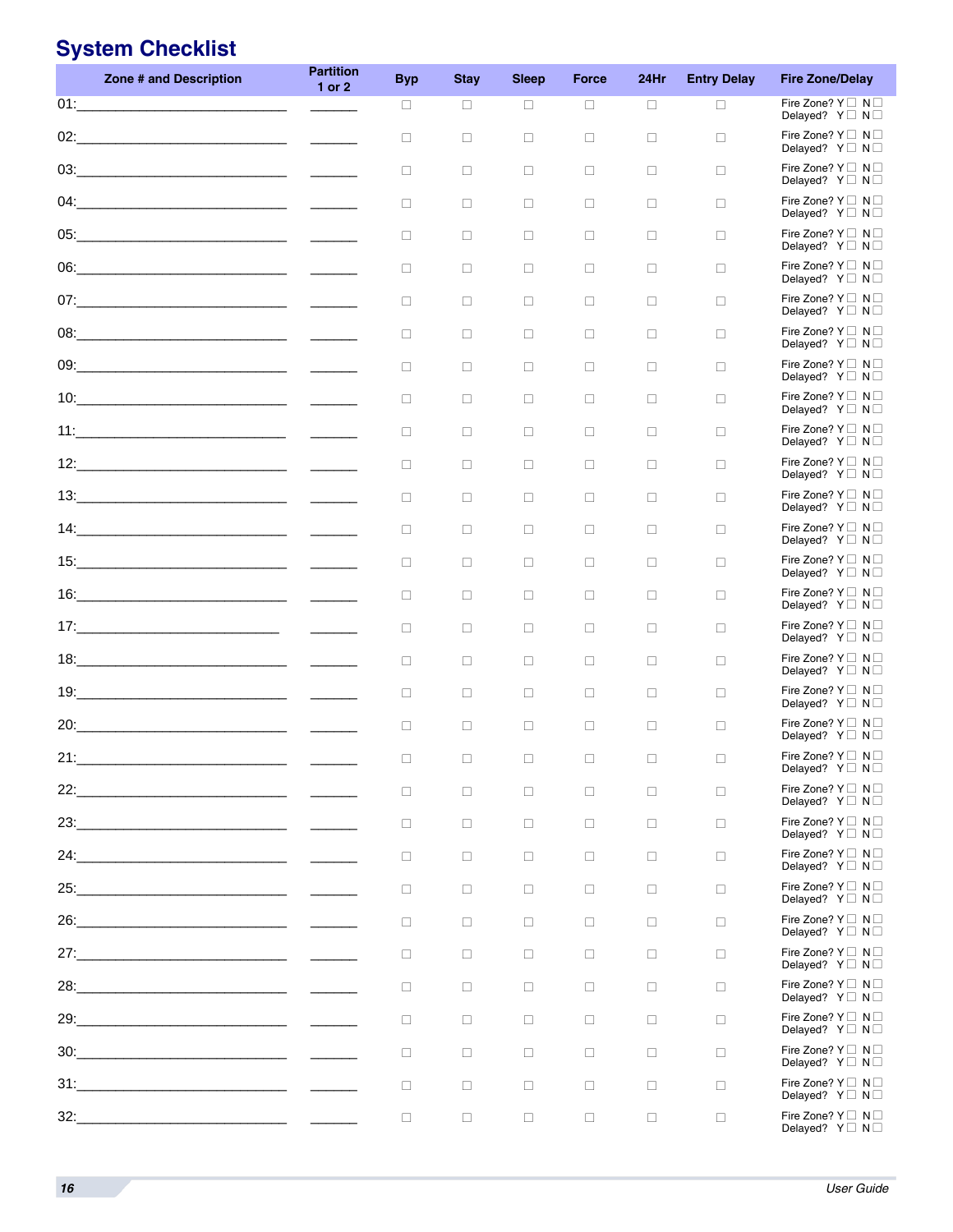| Zone Description                                  |                                                                                  | Special Keys and Features                     |                                                       |  |  |  |
|---------------------------------------------------|----------------------------------------------------------------------------------|-----------------------------------------------|-------------------------------------------------------|--|--|--|
| Is this system partitioned? Yes □ No □            |                                                                                  | □ [ARM] One-Touch Regular arming is activated |                                                       |  |  |  |
|                                                   |                                                                                  |                                               | □ [STAY] One-Touch Stay arming is activated           |  |  |  |
|                                                   |                                                                                  |                                               | □ [SLEEP] One-Touch Sleep arming is activated         |  |  |  |
|                                                   |                                                                                  |                                               | <b>E</b> [BYP] One-Touch Manual Bypass Programming is |  |  |  |
| <b>Panic Alarms</b>                               |                                                                                  | activated                                     |                                                       |  |  |  |
|                                                   | [1] & [3] Police or __________ □ Silent □ Audible □ Off                          |                                               |                                                       |  |  |  |
|                                                   | [4] & [6] Aux. or ____________ Silent □ Audible □ Off                            |                                               |                                                       |  |  |  |
|                                                   | [7] & [9] Fire or ___________ □ Silent □ Audible □ Off                           |                                               |                                                       |  |  |  |
| <b>PGMs</b>                                       |                                                                                  |                                               |                                                       |  |  |  |
| PGM 1                                             | PGM 5                                                                            | PGM 9 ________________________                |                                                       |  |  |  |
| PGM 2 _______________________                     | PGM 6                                                                            | PGM 10 _______________________                |                                                       |  |  |  |
| PGM 3                                             | PGM 7                                                                            |                                               |                                                       |  |  |  |
| PGM 4 _______________________                     | PGM 8 ________________________                                                   |                                               |                                                       |  |  |  |
| $[CLEAR] + [ENTER] =$ Smoke Reset                 |                                                                                  |                                               |                                                       |  |  |  |
| <b>System Timers</b>                              |                                                                                  |                                               |                                                       |  |  |  |
|                                                   | Enter and exit your premises through the designated doors.                       |                                               |                                                       |  |  |  |
|                                                   | Exit Delay 1 (Partition 1): ____________sec. = time to exit premises             |                                               |                                                       |  |  |  |
|                                                   | Exit Delay 2 (Partition 2): ____________sec. = time to exit premises             |                                               |                                                       |  |  |  |
|                                                   |                                                                                  |                                               |                                                       |  |  |  |
|                                                   | Entry Delay $2 = \_$ sec. = time to disarm before alarm; enter through zone $\#$ |                                               |                                                       |  |  |  |
| Alarm will activate siren or bell for ______ min. |                                                                                  |                                               |                                                       |  |  |  |
| Other Information                                 |                                                                                  |                                               |                                                       |  |  |  |
|                                                   |                                                                                  |                                               |                                                       |  |  |  |
|                                                   |                                                                                  |                                               |                                                       |  |  |  |
|                                                   |                                                                                  |                                               |                                                       |  |  |  |
|                                                   |                                                                                  |                                               |                                                       |  |  |  |
|                                                   | Alarm transformer location: example and the contract on circuit #:               |                                               |                                                       |  |  |  |
| Location of Telephone Connections:                |                                                                                  |                                               |                                                       |  |  |  |

#### **Warranty**

For complete warranty information on this product please refer to the Limited Warranty Statement found on the website www.paradox.com/terms. Your use of the Paradox product signifies your acceptance of all warranty terms and conditions.

#### **Limitations of Alarm Systems**

We strongly advise that you review and take into consideration the "Limitations of Alarm Systems" document available on our website at http://paradox.com/Terms/. Warning for Connections to Non-Traditional Telephony (e.g. VoIP)

Paradox alarm equipment was designed to work effectively around traditional telephone systems. For those customers who are using a Paradox alarm panel connected to a non-traditional telephone system, such as "Voice Over Internet Protocol" (VoIP) that converts the voice signal from your telephone to a digital signal traveling over the Internet, you should be aware that your alarm system may not function as effectively as with traditional telephone systems.

For example, if your VoIP equipment has no battery back-up, during a power failure your system's ability to transmit signals to the central station may be compromised. Or, if your VoIP connection becomes disabled, your telephone line monitoring feature may also be compromised. Other concerns would include, without limitation, Internet connection failures which may be more frequent than regular telephone line outages.

We therefore strongly recommend that you discuss these and other limitations involved with operating an alarm system on a VoIP or other non-traditional telephone system with your installation company. They should be able to offer or recommend measures to reduce the risks involved and give you a better understanding.

#### **Warnings: Information to User**

This equipment has been tested and found to comply with the limits for Class B digital devices, pursuant to Part 15 of FCC rules. These limits are designed to provide reasonable protection against harmful interference in a residential installation. This equipment generates, uses and can radiate radio frequency energy, and, if not installed and used in accordance with the instructions, may cause harmful interference to radio communications. However, there is no guarantee that interference will not occur in a particular installation. If this equipment does cause harmful interference to equipment intermittently, the user is encouraged to try to correct the interference by one or more of the following measures: (1) re orient or relocate the receiving antenna; (2) increase the separation between the equipment and receiver; (3) connect the equipment to an outlet on a circuit other than the one to which the receiver is connected, or (4) consult the dealer or an experienced radio/tv technician for assistance. CAUTION: The user is cautioned that any changes or modifications not expressly approved by Paradox Security Systems could void the user's authority to operate/use the equipment.

#### **Legal**

© 2004-2008 Paradox Security Systems Ltd. All rights reserved. Specifications may change without prior notice. One or more of the following US patents may apply: 7046142, 6215399, 6111256, 6104319, 5920259, 5886632, 5721542, 5287111, 5119069, 5077549 and RE39406. Canadian and international patents may also apply. Magellan and Spectra SP are trademarks or registered trademarks of Paradox Security Systems Ltd. or its affiliates in Canada, the United States and/or other countries.